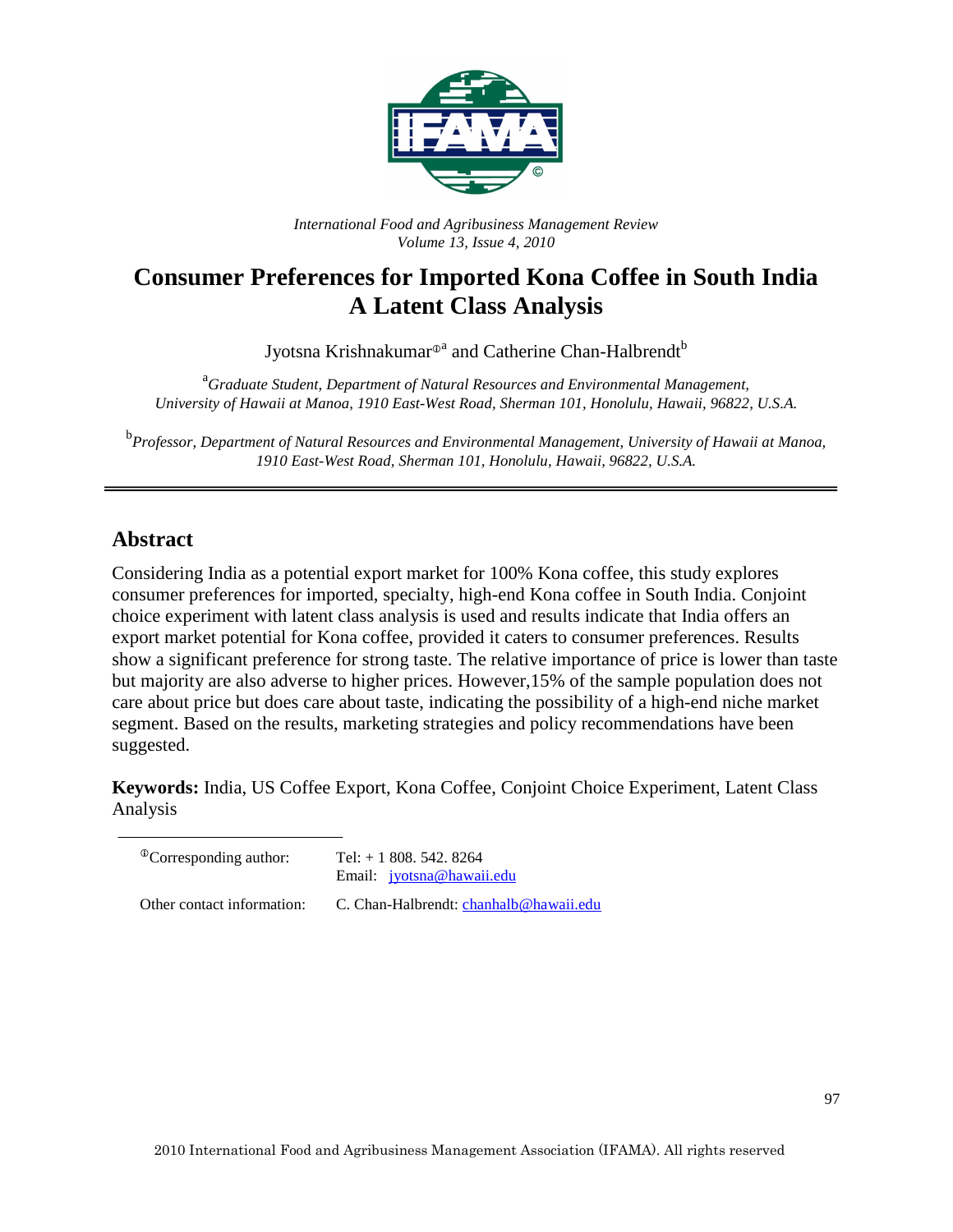### **Introduction**

#### *USA-India Bilateral Trade Relationship*

Historically, the U.S. and India have had bilateral trade relations and it has been increasing tremendously in recent years. India's merchandise exports to the U.S. were at \$ 6.50 billion for the period January -March 2010. This is a 25.6% increase from \$5.18 billion during the same period in 2009. Similarly, the U.S. exports of merchandise to India increased 20.4% from \$3.31 billion to \$3.99 billion for the same period (January – March) in 2009 and 2010 respectively. (India-US Trade, Embassy of India, in Washington DC). This is also the case with U.S. –India bilateral agricultural trade which has expanded about 9 %annually since 1990, reaching \$1.7 billion in 2007. U.S. agricultural exports to India grew 9.1 % per year during 1990-2007 with a total value of \$475 million in 2007, while U.S. imports from India grew 8.6% annually with a total value of \$1.2 billion in 2007 (USDA Economic Research Service). The main agricultural exports from U.S. to India include edible tree nuts (mainly almonds), raw cotton, fresh fruit (mainly apples), and pulses that has accelerated to 12% annually since 2000. A faster growth in "many categories of agricultural trade, including fruit and preparations, pulses, vegetables and preparations, and animals and animal products is also predicted."

However, the export of grains and edible oil from the U.S. to India have declined mainly due to competition from other global suppliers. President Clinton, in 2000, announced the easing of economic sanctions against India and the restarting of the \$25 million Financial Institutions Reform and Expansion (FIRE) program to modernize Indian financial markets and also signed \$4 billion worth of business agreements. Cooperation in the small-scale sector was also reached between US and India during a visit to Washington DC in 2000, by the Indian Minister of State for Small Scale Industries and Agro & Rural Industries, along with a delegation representing the small and medium industry sector of India. During the visit, future cooperation between US Small Business Administration (SBA) and the Ministry of Small Scale Industries were also discussed and agreements were reached (India-US Trade, Embassy of India, in Washington DC). Thus, with India's fast rising income per capita (Business Line Report, The Hindu 2009), investment friendly policies, relaxed import regulations, and strengthened trade agreements between U.S. and India, there is a greater potential for importing more U.S. goods to India for trade. This paper explores if Kona coffee offers an export potential from U.S. to India.

### *Coffee Consumption Trends in India*

Coffee is one of the most traded commodities in the world and India is the world's sixth largest producer, accounting for over 4% of world coffee production (Coffee Consumption in India, 2008). As far as domestic demand for coffee is concerned, it is largely confined to the southern regions particularly the states of Karnataka and Tamil Nadu (Coffee Consumption in India on the Rise, 2005; Radhakrishnan and Reddy 2007). However, new trends are emerging with coffee being just a traditional South Indian drink to becoming a trendier beverage in India as a whole (Coffee Consumption in India, 2008). According to the chairman of the Coffee Board of India, Mr. G.V. Krishna Rao, coffee consumption in India is expected to increase 18% from 102,000 metric tons in 2010 to a projected 120,000 metric tons by 2012. In addition, industry sources say that the niche coffee market is growing at 10-12% a year, with branded coffee accounting for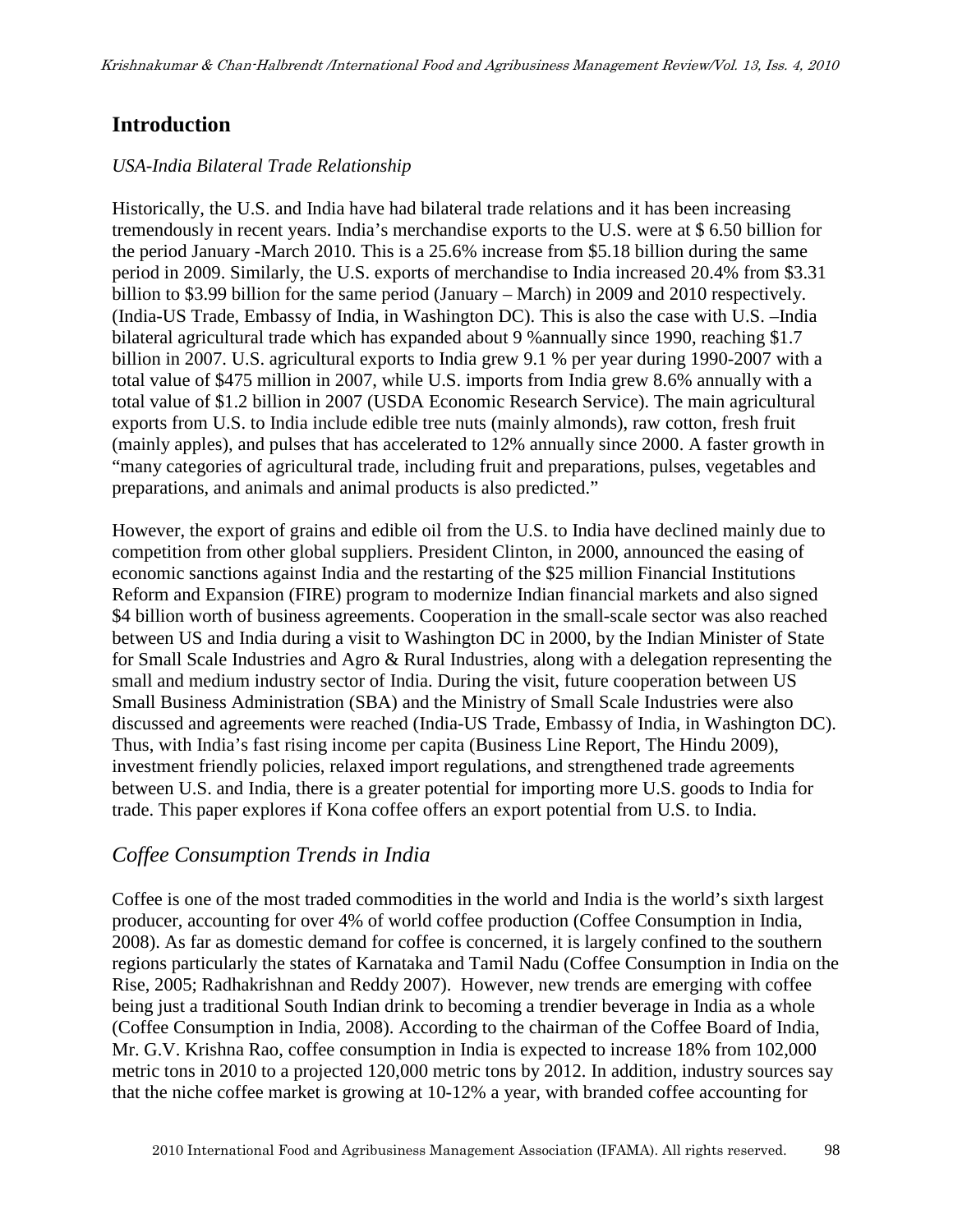53% of the sales (Bharadwaj 2006). Also, according to Mr. Siddartha, Chairman of Amalgamated Coffee Bean Trading Co. Ltd. (ABTCL), one of the largest growers and exporters of coffee, "there is a shift in consumer preference towards pure coffees on the back of growing affluence and income levels" adding that the country could transition from a net exporter to a net importer. In fact "good quality imported coffee will get recognition in the country with an increased demand" (Business Line Report, The Hindu, 2009). In other words, India offers niche market opportunities for high-end exclusive coffee, value added in terms of the flavor, the type of coffee (especially the highly priced *Coffea arabica* species), its place of origin, and the exclusivity in terms of high quality and limited production associated with it.

### **The U.S. Coffee Industry-Hawaiian Kona Coffee**

Hawaiian Kona coffee is one of the main suppliers for *Coffea arabica* and they are grown on the slopes of North and South Kona district of Big Island, Hawaii. It has a reputation for being one of the most expensive and sought after coffee in the world. The coffee production in Kona for 2007-2008 was approximately three million pounds (Hawaii Department of Agriculture, 2009) with average exports of over 200,000 pounds per year at an estimated value of \$6 million. (Instant Hawaii, http://www.instanthawaii.com/cgi-bin/hawaii?Plants.coffee). However, in the past decade, the reputation of Kona coffee has suffered due to issues with blending. Much of the coffee sold in commercial markets by large companies contains only 10% Kona beans but carry the "Kona coffee" label. According to the Hawaii State Legislature, "existing labeling requirements for Kona coffee causes consumer fraud and confusion and degrades the 'Kona coffee' name" (Senate Concurrent Resolution No. 102, 2007). Initiatives have been undertaken by the Kona Coffee Farmers Association to seek greater legal protection of the Kona coffee name. In fact, they prefer to market 100% pure Kona coffee for its high quality and the high value it can demand (Feldman 2010). However, this also implies the need to explore new markets for 100% Kona coffee. Currently, 93% of the export market for Kona coffee is in Japan for all coffee types–green, roasted beans of regular and decaffeinated coffees. The remaining portion of exports is to other parts of Asia, especially South Korea and Taiwan, and also to Europe. With the expected higher per capita income in other parts of Asia such as India, a greater export market potential for 100% Kona coffee to these regions is perceived (Felming and Nakamoto, 2003). Unfortunately, lack of awareness and knowledge of new and expanding markets, or the inability to find them pose challenges to the Kona farmers. Studies indicate key factors that can positively affect the demand for Hawaiian grown Kona coffee and they are: 1. Consumers are willing to pay high price for a product known for its high quality and brand image; 2. Changes in the economic conditions of the regions where it is marketed (Southichack 2004).

The current coffee exports from U.S. to India are only 23 metric tons (46,552lbs) for 2007-08 and these exports are mainly classified as "roasted non-decaf, extract essence and concentrates and other coffee" (Coffee Consumption in India, 2008). Based on earlier discussions it is obvious that there is a benefit for Kona coffee growers to explore new export markets for their high quality 100% Kona coffee. As mentioned earlier, with the changing economic scenario in India and a predicted increase in demand for imported coffee, India can be a potential export market for 100% Kona coffee positioned as a high-end specialty product and sold at profitable returns that the Kona coffee producers can target.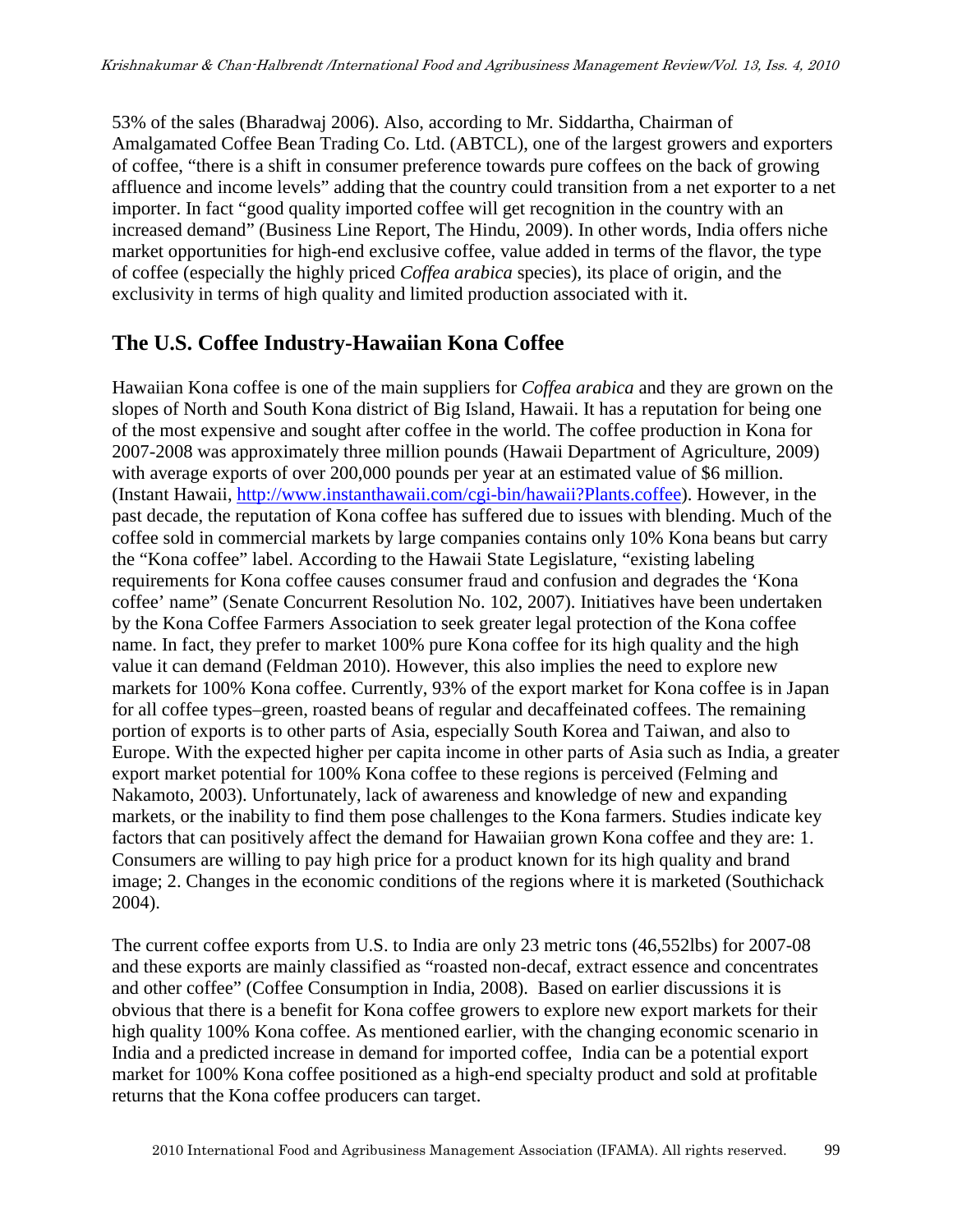Studies indicate that one reason why Kona coffee has been able to capture the Japanese market is due to innovative marketing strategies, mainly through niche marketing. Hawaiian exporters successfully established close ties with the Japanese consumers as they understood the culture, their preferences and tastes. This is because a better understanding of the consumers' preferences and needs would provide the growers a competitive edge over others (Fleming and Nakamoto 2003). Considering this, market study for exploring consumer preferences for Kona coffee in India, particularly South India and its niche market potential as a high-end specialty coffee needs to be undertaken.

# **Objectives of the Study**

The main objective of the study is to explore consumer preferences for imported, specialty, highend Kona coffee in South India. Two specific objectives to meet the overall objective are: 1) Explore South Indian coffee consumers' buying habits and knowledge of imported specialty coffee; 2) Find out South Indian consumers' preferences for Hawaiian specialty Kona coffee and explore potential for niche markets.

### **Review of Literature**

The main focus of this study is exploring consumer preferences for Kona coffee in South India. Consumer purchasing decisions of a product are usually based on the importance of product attributes along with the socio-demographics of the consumers. This applies to the case of coffee as well. Various coffee studies have been conducted with a focus on consumer behavior, coffee preferences and consumption characteristics. They include exploring consumption preferences among young consumers for instant coffee; the influence of branding and advertisements on coffee choices; the influence of price, volume, packaging, place of origin, and product image on coffee choices (Tseng 1991; Lu and Hung 2000; Su and You 1999).

A study in Singapore hypothesized that, for international consumers, country of origin could be important for making purchasing decisions. The study examined the influence of country of origin of a product relative to other product attributes on preferences for food staples such as bread and coffee. Results revealed, in addition to country of origin, price and brand are important attributes (Ahmed et al. 2004; Chung and Jay 1997). A study on instant coffee preferences among consumers in Taiwan using conjoint analysis concluded that market potential for coffee products improve when important coffee attributes preferred by consumers are considered. The study explored the preferences for instant coffee by regional consumers of Taiwan and found that the price was most important followed by brand, packaging material and taste (Shih et al. 2008). Another study conducted in Belgium on coffee preferences for fair-trade coffee, also using conjoint analysis, explored how consumers trade-off between different coffee attributes and making ethical choices. The key questions raised focused on investigating the relative importance attached to the coffee being fair-trade coffee compared to other coffee attributes such as blend, brand, flavor, and packaging, and determining what was the willingness to pay for fairtrade coffee. The study also determined the socio-demographic differences influencing purchasing preferences. The results indicated brand attribute to be of highest relative importance followed by the fair-trade label and flavor. Packaging and blending were of the least importance. (Pelsmacker et al. 2005). The results of another study on the consumer preferences for fair-trade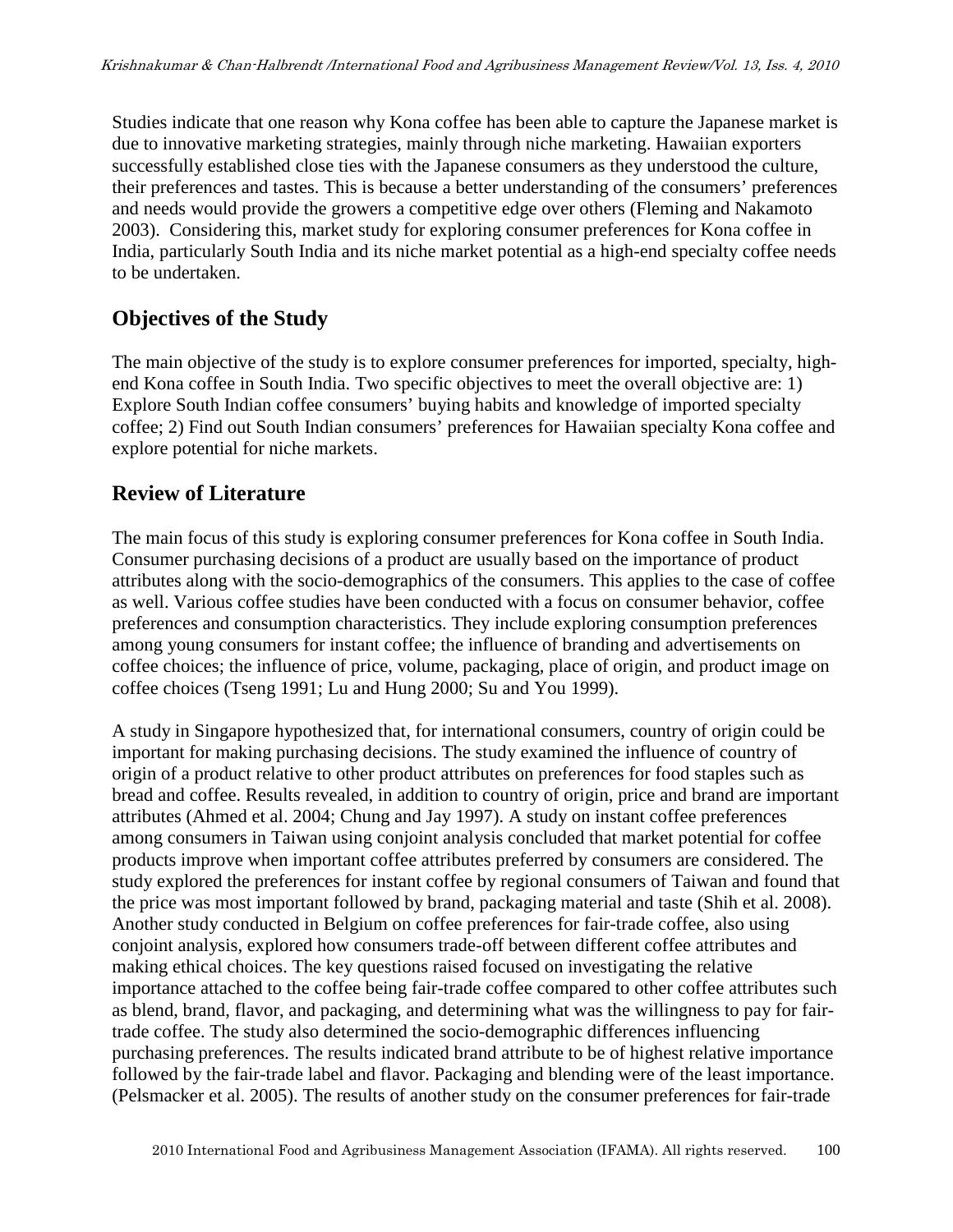coffee in Toronto, Canada, using conjoint choice analysis, show that, regardless of location, consumers place a strong preference for price and labeling claims (Cranfield et al. 2010). Studies exploring socio-demographic influence on coffee preferences in Europe showed consistent variations in terms of nationality, gender and age, with gender and age showing significant effects on coffee preferences and coffee brands (Cristovam et al. 2000; Heidema and Jong 1998). Last but not the least, studies also show that the reputation of the quality of a country's product varies based on the type of product. In other words, if a country is perceived to have a good reputation for a specific product, consumers are more willing to buy the product from that country (Ahmed et al. 2004; Roth and Romea 1992). This is highly applicable in the case of commodities such as coffee. For example, Colombian coffee (Ahmed et al 2004) or Kona coffee has a reputation attached to it mainly due to the perception of high quality associated with coffee from these regions.

The afore-mentioned studies clearly indicate that consumer purchase preferences of coffee is a function of the product attributes rather than a function of the product alone. The key product attributes in the case of coffee were identified as price, place of origin, taste and flavor/blend/ grind preferences. Therefore drawing from the conclusions of these preference studies on consumer goods, this study attempts to explore South Indian coffee consumers preferences for Hawaiian specialty Kona coffee using conjoint choice experiment.

### **Why Choose the Conjoint Choice Experiment (CCE) with Latent Class Analysis?**

Since the early 1970's, conjoint analysis has received considerable academic and industry attention as a powerful technique to measure and understand buyer preferences for consumer products (Green and Rao 1971; Johnson 1974; Srinivasan and Shocker 1973b;Wittink and Cattin 1989). Usually a marketable product has multiple attributes and when consumers are asked their preferences, it can be difficult to state their trade-offs and relative importance for each of the product attribute. Also, it is said that product attributes in isolation are perceived differently than in combination which is how normally products are available in the market.

Although there are different methods that can help determine which attributes will have the biggest impact in customer satisfaction or how customer satisfaction will be affected by changing a product attribute, there are limitations to these approaches. The advantage of using conjoint analysis method over other methods is that the former is a decompositional model, where products are decomposed into different attributes with different levels and consumer preferences for the products measured by the partial contribution ("partworth") of product features (Hauser and Rao 2004). Later, in the 1980s, conjoint analysis was improved to choice based experiments known as conjoint choice experiment (CCE) (Louviere and Woodworth, 1983).

The main advantage of using CCE over conventional conjoint analysis as pointed out by Louviere 1988; Elrod et al. 1992; DeSarbo, Ramaswamy and Cohen 1995; Cohen 1997; Chran and Orme 2000; and, Haaijer 1999) is that in the conventional approach, a set of profiles is presented to the respondent, while in the choice approach several sets of profiles with each divided into several choice sets is presented and respondent have to choose their most preferred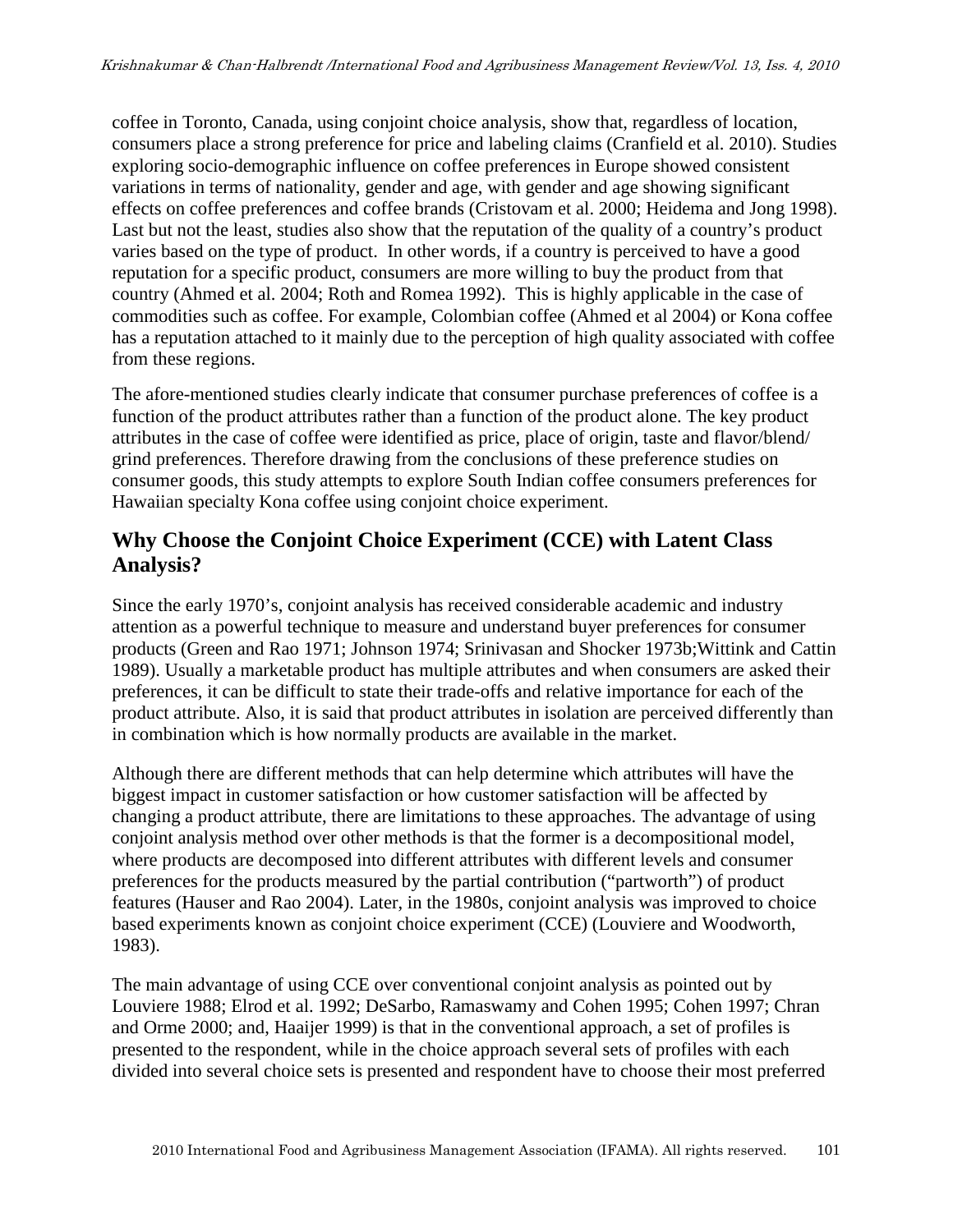alternative from each choice set. This is far less tedious compared to conventional conjoint approaches.

The profiles are designed in such a way that it mimics the changes in the environment based on which trade off can be measured through the respondents weight in choosing one attribute over another. The CCE and analysis comprises of six design stages (Cattin and Wittink 1982; Green and Wind 1975; Louviere and Woodworth 1983; Hanley , Mourato and Wright 2001; Halbrendt et al. 1991; Chan-Halbrendt et al. 2007) and involves surveys for hypothetical or real products with different attributes or characteristics. The potential impact from changing these attributes is that it might impact purchasing decisions. Once the attributes have been identified, the outputs of CCE indicate which attributes are significant determinants of the values people place when purchasing a product the relative importance of key attributes of the product and market simulation.. This is the other advantage of using CCE.

While CCE is useful in capturing the consumers' preferences for the observable attributes of the products and its relative importance, it is also important to understand that these preferences are influenced by the unobservable factors as well which are basically the heterogeneity of individual behavior defined by their socio-demographic background.

Conjoint choice method using latent class analysis (LCA) provides additional information on the traditional aggregated or one class model. The standard aggregate model can be affected due to violations of the independence of irrelevant alternatives (IIA) problem, which distorts the predictions of market niches. With latent classes, the different segments that have different utility preferences are accounted for, (and IIA holds true within each segment), which is a way of resolving this problem and improving niche market predictions (Vermunt and Magidson 2005). Thus, CCE with LCA is more powerful as it evaluates respondent choice behavior by capturing both observable attributes of choice and unobservable factors found in the heterogeneity of individual's behavior (Greene and Hensher 2003; Milon and Scrogin 2006). In other words, respondents are placed into distinct classes (groups) based on their choices when answering the conjoint choice experiment questions. In LCA studies, the probability of making a specific choice is based on the perceived value of product attributes and covariates of respondents (such as respondent's age and income) (McFadden 1973). This method therefore helps in identifying specific niche market segments based on the "distinct classes" the respondents fall into and design appropriate marketing strategies based on the preferences of the "distinct classes". Considering these advantages, Conjoint Choice Experiment (CCE) with Latent Class Analysis (LCA) was used for evaluating Indian consumer preferences for Kona coffee. The most important coffee attributes were chosen based on previous studies and in consultation with Kona coffee experts in order to make more accurate niche market predictions for Kona coffee in South India.

# **Method**

In this study, we used Conjoint Choice Experiment (CCE) to find South Indian consumer's preferences for specialty imported Kona coffee. The following paragraphs describe how the CCE was designed and the data analyzed. This study was conducted through a survey of Bangalore residents (the city of Bangalore has approximate population of five million) using a conjoint choice experiment method. A conjoint choice experiment approach directly asks for respondents' preferences based on a set of structured survey questions. The approach measures the value of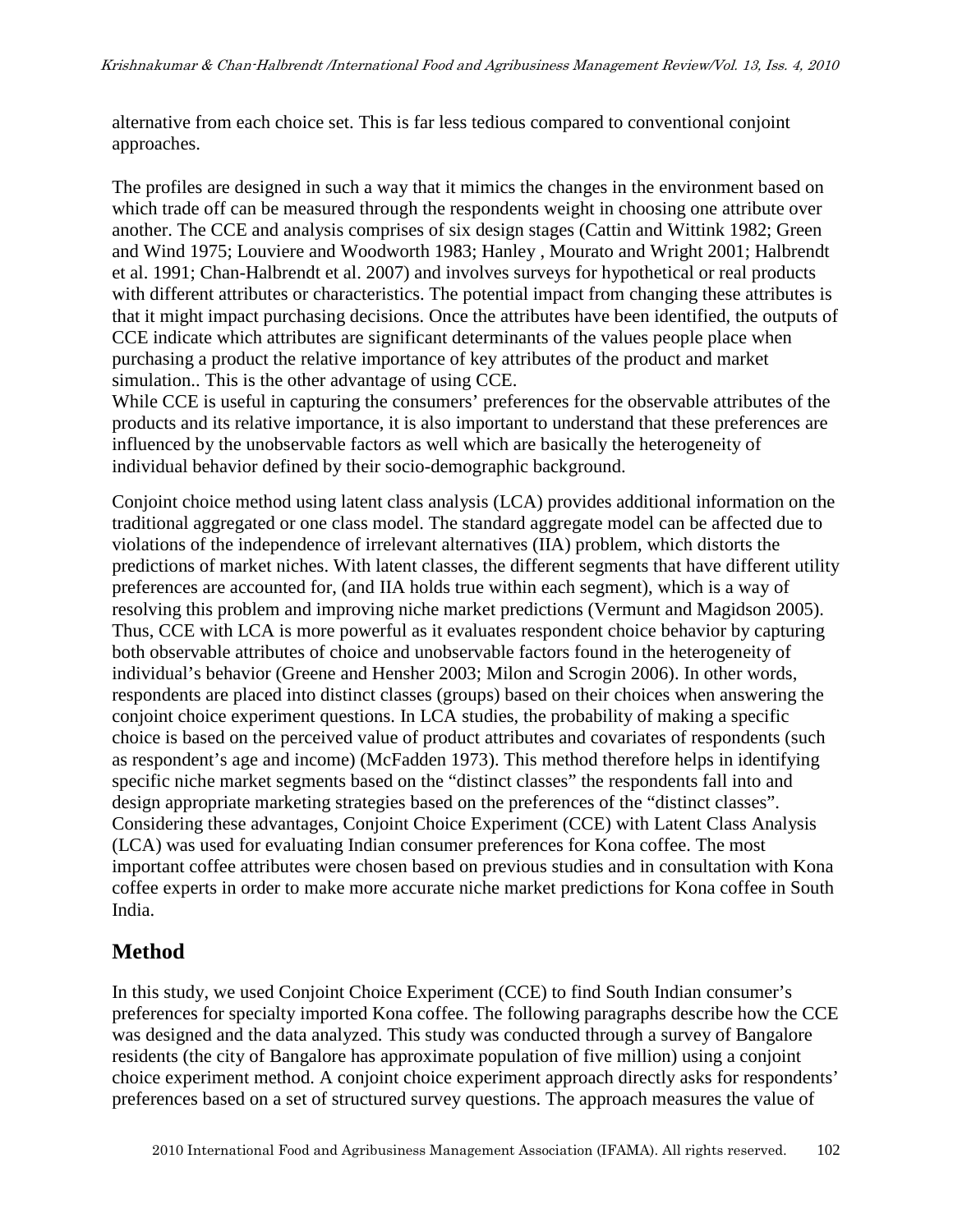the most important coffee attributes by asking about different market scenarios based on the product characteristics or attributes. In conjoint choice experiment models respondents typically are asked to evaluate two profiles from each choice set. Respondents are then required to pick the profile that they would most prefer from that set.

There are six stages of a CCE design and analysis (Cattin and Wittink 1982; Green and Wind 1975; Louviere and Woodworth 1983; Hanley et al. 2001; Halbrendt et al. 1991; Chan-Halbrendt et al. 2007).

## **First and Second Design Stage**

#### *Finding Product Attributes and their Levels*

The first and second stage of CCE design comprised of finding the product attributes and their levels respectively. This is done through an extensive literature survey and consultation with experts. The levels should be realistic, practically achievable, and span the range over which we expect respondents to have preferences. In order to come up with the important attributes and the corresponding levels which consumers will consider when purchasing specialty coffee, experts in the field were consulted along with literature review. Based on expert opinions as well as previous studies by Tseng (1991), Su and You (1999), Lu and Hung (2000), Pelsmacker et al.(2005) and Shih et al. (2008). Four important attributes were selected for this study - Price, Grind Preferences, Taste and Place of Origin. Each of these attributes had varying levels (see Table 1). Price had three levels— U.S. \$ 60, \$75, \$90 per gift box of 500 gms. This is based on the estimated cost of imported specialty coffees) which falls in the range of \$60 (2900 INR) to \$90 (4400 INR) for 500 gms. Grind Preferences had three levels— Fine Grind, Ground Regular, and Whole Bean. Taste had three levels- Light, Medium, and Strong and; Place of Origin had four levels- Kona Coffee, South American Coffee, South-East Asian Coffee and African Coffee (See Table 1).

| <b>Attributes</b> | <b>Levels</b> |                |               |         |  |  |
|-------------------|---------------|----------------|---------------|---------|--|--|
| Price             | \$60/500gms   | $$75/500$ gms  | $$90/500$ gms |         |  |  |
| Grind Preference  | Whole Bean    | Ground Regular | Fine Ground   |         |  |  |
| Taste             | Light         | Medium         | Strong        |         |  |  |
| Place of Origin   | Kona, U.S.A.  | S.E. Asian     | South America | African |  |  |

**Table 1.** Coffee Attributes and Their Levels

# **Third and Fourth Design Stage**

#### *Choice of Experimental Design and Construction of Choice Sets*

The third and fourth stages of designing the CCE involve choice of experimental design and construction of interview questions (or construction of choice sets or product profiles) to be presented to survey respondents. Statistical design theory is used to combine the levels of the attributes into a number of alternative product profiles to be presented to respondents. Depending on how many choice sets and/or profiles are included in the experiment, one can have either a complete or fractional factorial design. Product profiles are constructed by selecting one level from each attribute and combining across all attributes. In this study, there are four attributes, of which Place of Origin has four levels and the rest have three levels each, bringing the total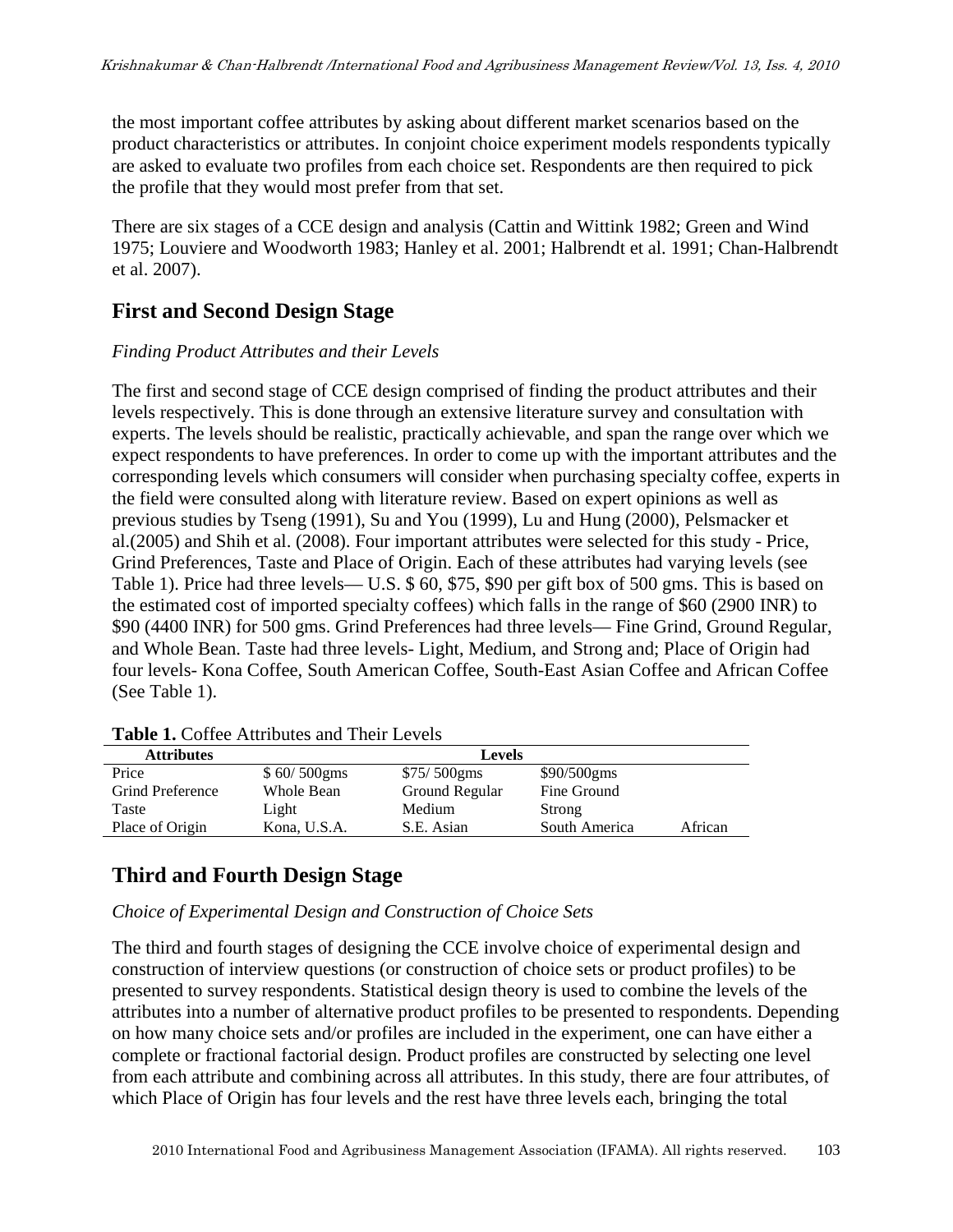number of profiles to 108 (i.e. 4\*3\*3\*3). Based on a complete factorial design, all 108 profiles would have to be presented to the respondents, which could be tedious and difficult. Therefore, a fractional factorial design was utilized where a sample of the design is selected from the full factorial design. Using this approach minimizes loss of information and also efficiently tests the main effects of the attributes on respondent's preference (Chan-Halbrendt et al. 2007). The most commonly used method of constructing fractional factorial design in conjoint measurement is the orthogonal array. Orthogonal arrays build on Graeco-Latin squares by developing highly fractionated designs in which the scenario profiles are selected so that the independent contributions of all main effects are balanced, assuming negligible interactions (Green and Wind 1975). From all possible profiles, pairs of profiles were randomly developed and separated into seven versions with 12 pairs each using software developed by Sawtooth Software, Inc. Having only 12 pairs per respondent to evaluate from ensures that the duration of the surveying exercise does not adversely impact a respondent's responses.

For data collection, all seven versions were administered in approximately equal proportion (i.e. each set to about 30 of the 200 respondents). Respondents were then presented with one set of 12 pairs of profiles from which to make their choices. The experiment requires respondents to choose one product profile from each pair. Table 2 shows an example of a pair of product profile scenarios from which the respondents chose.

| If these were your product options, which would you choose? |                  |                       |  |  |  |
|-------------------------------------------------------------|------------------|-----------------------|--|--|--|
| <b>Attribute</b>                                            | <b>Profile A</b> | <b>Profile B</b>      |  |  |  |
| Price                                                       | $$60 / 500$ gms  | $$90 / 500$ gms       |  |  |  |
| <b>Grind Preference</b>                                     | Whole Bean       | <b>Ground Regular</b> |  |  |  |
| Taste                                                       | Light            | Strong                |  |  |  |
| Place of Origin                                             | Kona, U.S.A.     | South America         |  |  |  |

**Table 2.** Example of a pair of product profile scenarios

# **Fifth Design Stage**

#### *Data Collection- Survey Location, Sample Size and Survey Technique*

A face-to-face survey was conducted to ascertain consumer awareness and preferences for imported specialty Kona coffee. Bangalore, Karnataka was chosen as the representative study site for South India based on meetings with the local coffee experts and professionals working at the U.S. Foreign Agricultural Service, Office of Agriculture Attaché, New Dehli, India. Also, the Coffee Board of India's head office is located in Bangalore. Bangalore also has the largest number of coffee outlets and is one of the highest coffee consuming urban cities in South India. 200 surveys were collected, mainly focusing on high-income professionals in Bangalore as they match the profile of the consumers who are representative of the changing coffee trends based on expert opinions and previous studies (Business Line Report, The Hindu, 2009; Bharadwaj 2006; Coffee Consumption Study in India, 2008). The sample size was based on the Sawtooth Software recommendation for such a study (i.e. Conjoint Choice Experiment) where a sample size ranging from 150 to 1,200 respondents is recommended (Orme 2006).The following formula was also used to validate the sample size for the latent class analysis (Johnson and Orme 2003).

(1)  $\pi$ ta / c  $\geq$  500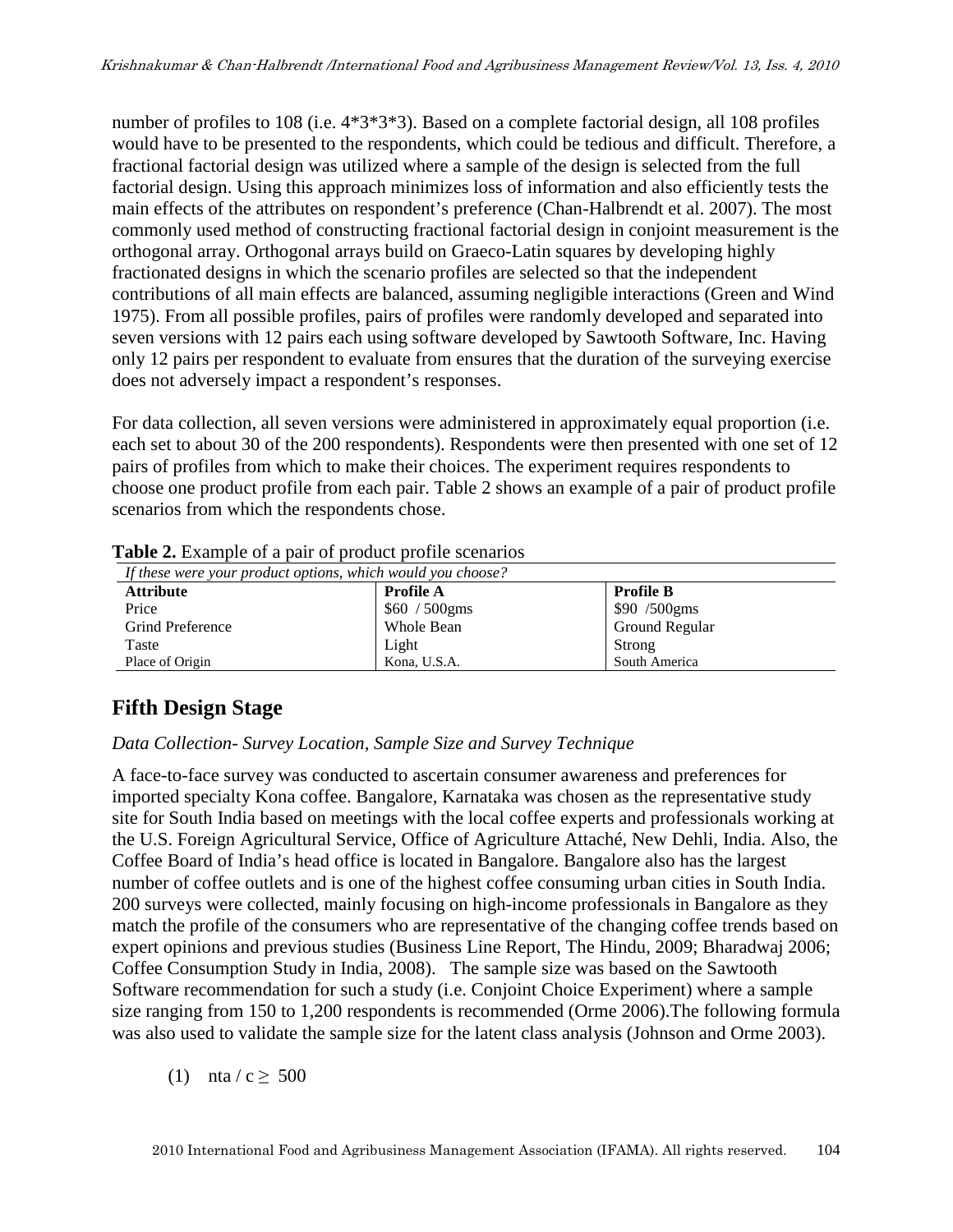Where *n* is the number of respondents, *t* is number of tasks per respondent, *a* is the profiles per task, and *c* is the maximum number of attribute levels.

 Since the product is imported high-end specialty coffee, we were targeting high-income professionals and data was collected from the following locations: outlets of India's biggest coffee retail chain- Café Coffee Day; a multinational company; two international banks; and a five-star hotel. The surveying was accomplished over 7 days in the last week of May, 2009. The response rate was 86%.

The survey questionnaire consisted of two sections. Section one was comprised of 12 pairs of specialty coffee profiles from which respondents choose. Section two consisted of questions regarding the socio-demographic and economic background of the respondents such as age, income, education and other characteristics. Section one data provided the attribute-specific preferences. The data was analyzed using latent class analysis software Latent Gold Choice, Version 4.0 developed by Statistical Innovations Inc. To establish a minimal level of knowledge on the issue prior to completing the survey, a brief description of the study was explained to respondents regardless of their knowledge of the topic. Then, each respondent was shown 12 pairs of product profiles with differing levels of attributes and asked to select one from each pair. Section two provided the socio-demographic profile of the respondents which was used to confirm if the respondent profiles were consistent with the target population of key coffee drinkers in Bangalore as identified by the Coffee Board of India survey.

## **Sixth Design Stage**

#### *Data Analysis: Conjoint Choice Model Using Latent Class Analysis (LCA) Approach*

This is the final stage of a CCE. As discussed in the literature review, conjoint choice method using latent class analysis is an improvement on the traditional aggregated or one class model. In latent class analysis, the different segments that have different utility preferences are accounted for, (and IIA holds true within each segment), and by this better market predictions can be made.

The model used in this study is a conditional logit model where, the probability  $(P_{ni})$  that individual n chooses profile i can be represented by the following equation (2) (McFadden 1973).

$$
(2) \t P_{ni} = \frac{\exp(\eta X_{ni})}{\sum_{h=1}^{I} \exp(\eta X_{nh})}
$$

Where  $\eta$  denotes a scale parameter, usually normalized as 1.0.  $X_{ni}$  is the deterministic component that is assumed to be a linear function of explanatory variables. Equation (2) can be represented as equation (3) for LCA:

(3) 
$$
P_{ni} = \frac{\exp(\eta \beta Z_{ni})}{\sum_{h=1}^{I} \exp(\eta \beta Z_{nh})}
$$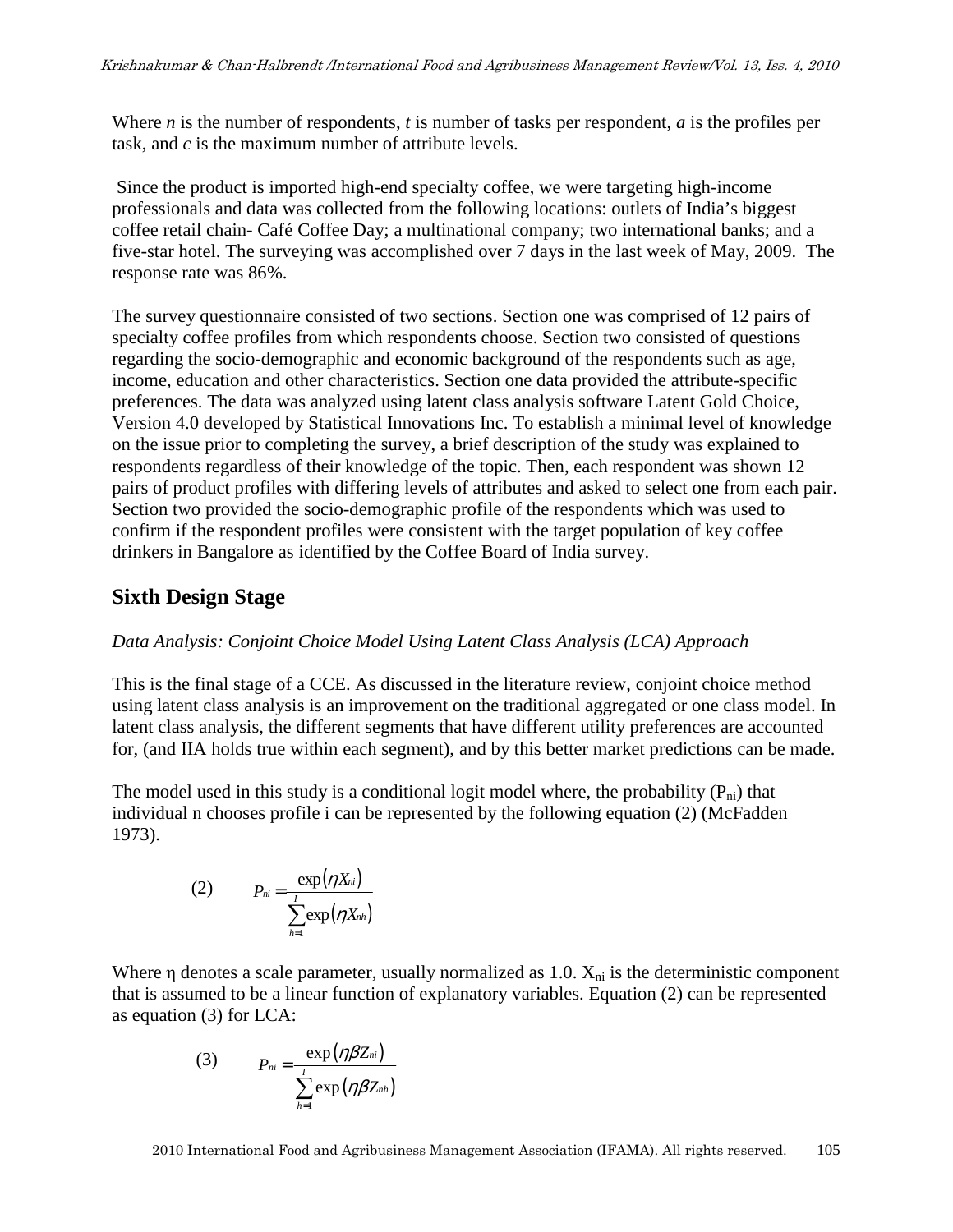Where  $Z_{ni}$  are explanatory variables of  $X_{ni}$ , including a profile-specific constant, product attribute of profile i, and socio-demographic factors of respondent n. β is a vector of estimated parameter coefficients.

In a latent class analysis, respondents are sorted into M classes (groups) in terms of individuals' choice of observable product attributes, and the unobservable heterogeneity among the respondents. The value of estimated parameter coefficient β is different from class to class because this parameter coefficient is expected to capture the unobservable heterogeneity among individuals (Greene and Hensher 2003). Then, the choice probability of individual n belong to class m (m = 1, ..., M) can be expressed as equation (4):

$$
(4) \qquad P_{ni+m} = \frac{\exp \left(\eta_m \beta_m Z_{ni}\right)}{\sum_{h=1}^{I} \exp \left(\eta_m \beta_m Z_{nk}\right)}
$$

Where  $\eta_m$  is the class-specific scale parameter and  $\beta_m$  is the class-specific estimated utility parameter.

The first step of the latent class analysis was to determine the optimal number of distinct classes for the dataset. Using the Bayesian Information Criterion (lowest BIC value for best results), which was first proposed by Schwartz (1978), a three-class model for this study was decided as it was the class with the lowest BIC value.

Therefore, in summary, the probability for individual *n* in class *m* choosing control program *i*, P(*i*), is measured by two types of characteristics: (1) product attributes, including grind preference (G), Taste (Tt), Place of Origin (O), and price (C); and (2) individual sociodemographic factors, including gender (GE), age (A), education (E), income (I), and household size (H). The preference model is specified in equation (5).

- (5)  $P(i) = f(G, Tt, O, C, GE, A, E, I, H)$ P (*i*) = Probability of choosing product profile A vs. B;  $C =$  Price of imported coffee- U.S. \$60, \$75 and \$90/500 gms; G= Grind Preference -Whole Bean, Ground regular and Fine ground;  $Tt = Taste - Light$ , Medium and Strong; O= Place of Origin of Imported Coffee- Kona/Hawaii, South East Asia, South America and Africa; A= Age18 and above; GE= Gender- Male or Female; I= Household income group (U.S. \$/month)- < \$1001; \$1001-1500; \$1501-2000;  $$ 2001-2500; > $ 2500;$ E= Educational Background- High School, Higher Secondary ( $11<sup>th</sup>$  and  $12<sup>th</sup>$  grade),
	- Undergraduate, Post-Graduate, Others;
	- H= Household Size- Number of people in the household;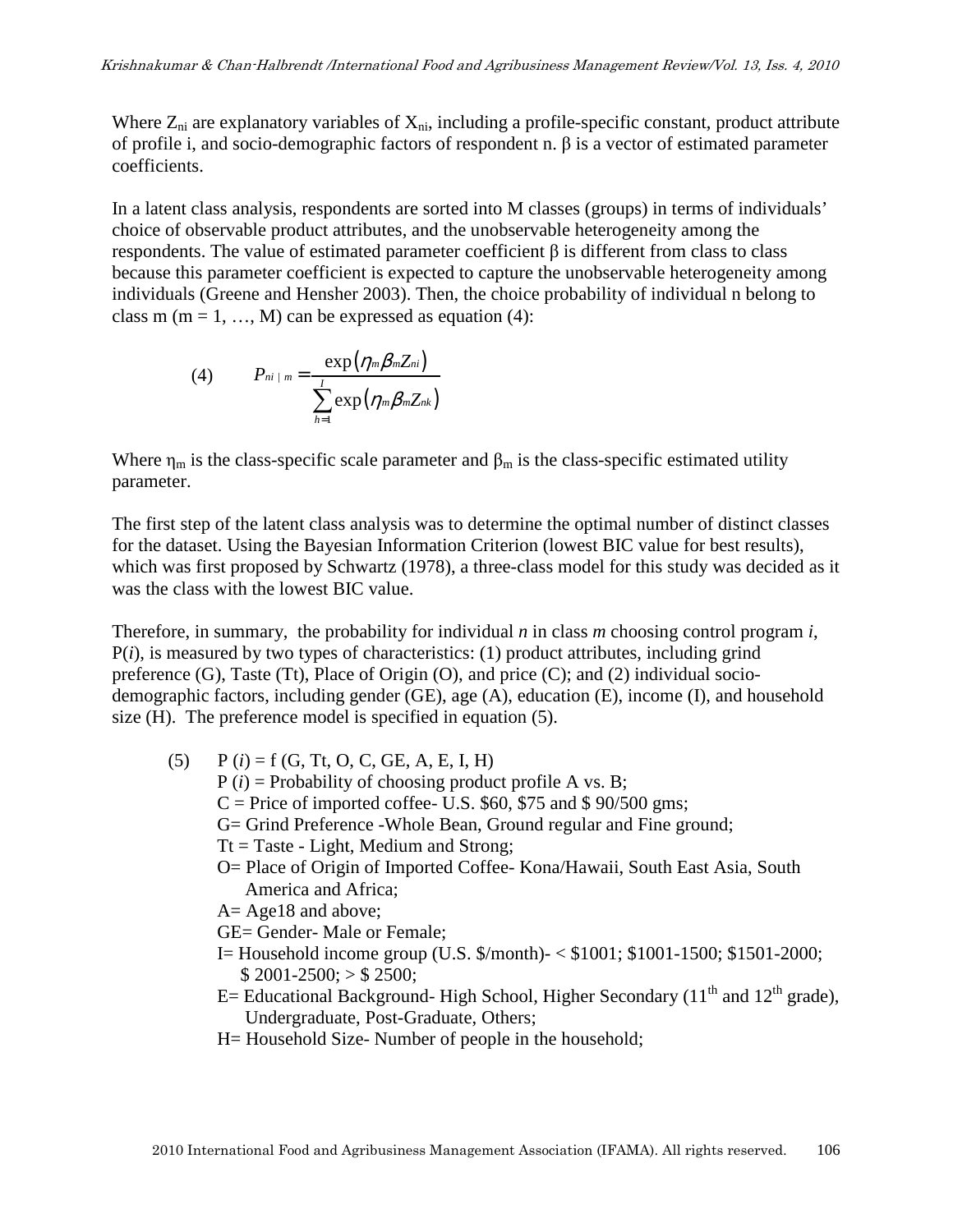### **Results**

#### *Sample Population Profile and Product Awareness*

The socio-demographic profile of the respondents indicated the average age of the respondents was 31 years with the majority (67%) holding a postgraduate degree. 43% of the respondents belonged to the higher monthly income category of INR 110,000 (U.S. \$ 2500) and above. The gender distribution among the respondents was fairly equal with 55% males and 45% female. According to Bidisha Nagaraj, president of marketing at Cafe Coffee Day, India's largest retail cafe chain, "modern coffee shops are positioned as a social hub and aimed at consumers who are young and young at heart". And so, coffee chains are aggressively targeting young, urbanized Indians between the age groups of 15-35 who are brand conscious and can afford to splurge on high-priced lattes and espressos (AFP Asian Edition, June 2009). Clearly the respondent profiles are consistent with the profile of the major coffee consumers in the city as indicated by reports (Coffee Consumption in India, 2008).

According to the survey, not surprisingly, the majority of consumers are aware of Indian origin coffee (91%) followed by 47% are aware of South American Coffee, 42% aware of South East Asian Coffee, 37% are aware of African coffee and only 20% are aware of Hawaiian Kona Coffee. The comparative lack of knowledge of Hawaiian Kona Coffee is expected considering the almost non-existent export marketing campaigns by Kona Coffee growers in these regions. South American and South East Asian brands are available at leading Coffee outlets such as Café Day, particularly through their new café concept of high-end Café Day Squares thus explaining awareness regarding these brands. In terms of purchasing coffee from the main coffee producing regions, the majority have purchased coffee from India, which is again expected. As far as imported specialty coffee is concerned the majority have purchased South American (39%) coffee, closely followed by South East Asian Coffee (34%) with only 2% of respondents having purchased Kona Coffee.

Kona coffee is a high end consumer product. It is also currently being exported and marketed to countries such as Japan, as a high-end niche market product and high-end gifts. Also, as mentioned earlier, increase in the availability of disposable income is an indication of improved economic conditions of a region which in turn influences the demand for high-end products. Considering this, it was important to explore the respondents' spending behavior such as- their awareness on the price of specialty imported coffee, their willingness to pay for high-end Kona coffee and the average spending on gifts the previous year. Results indicated that the average amount spent on gift was approximately \$345 annually. This is an indication of the average disposable income that the respondents have available to spend on gifts. On the other hand, their willingness to pay for a box of imported specialty coffee was only about \$19 much less than the actual cost of importing. This can be attributed to the lack of awareness of imported specialty Kona coffee among the target population sample. On average it was estimated that the total cost of imported Hawaiian Kona Coffee, including import taxes is somewhere in the range of \$60 to \$90 for 500 gms. This is much more than their indicated willingness to pay but within their average gift expenditure. This is key information from a niche marketing perspective. Being a culturally diverse place and the number of festivals celebrated annually, there is ample opportunity for purchasing high end gifts. However, to explore the potential for niche market for high-end Kona coffee, a detailed understanding of the respondent's preferences of imported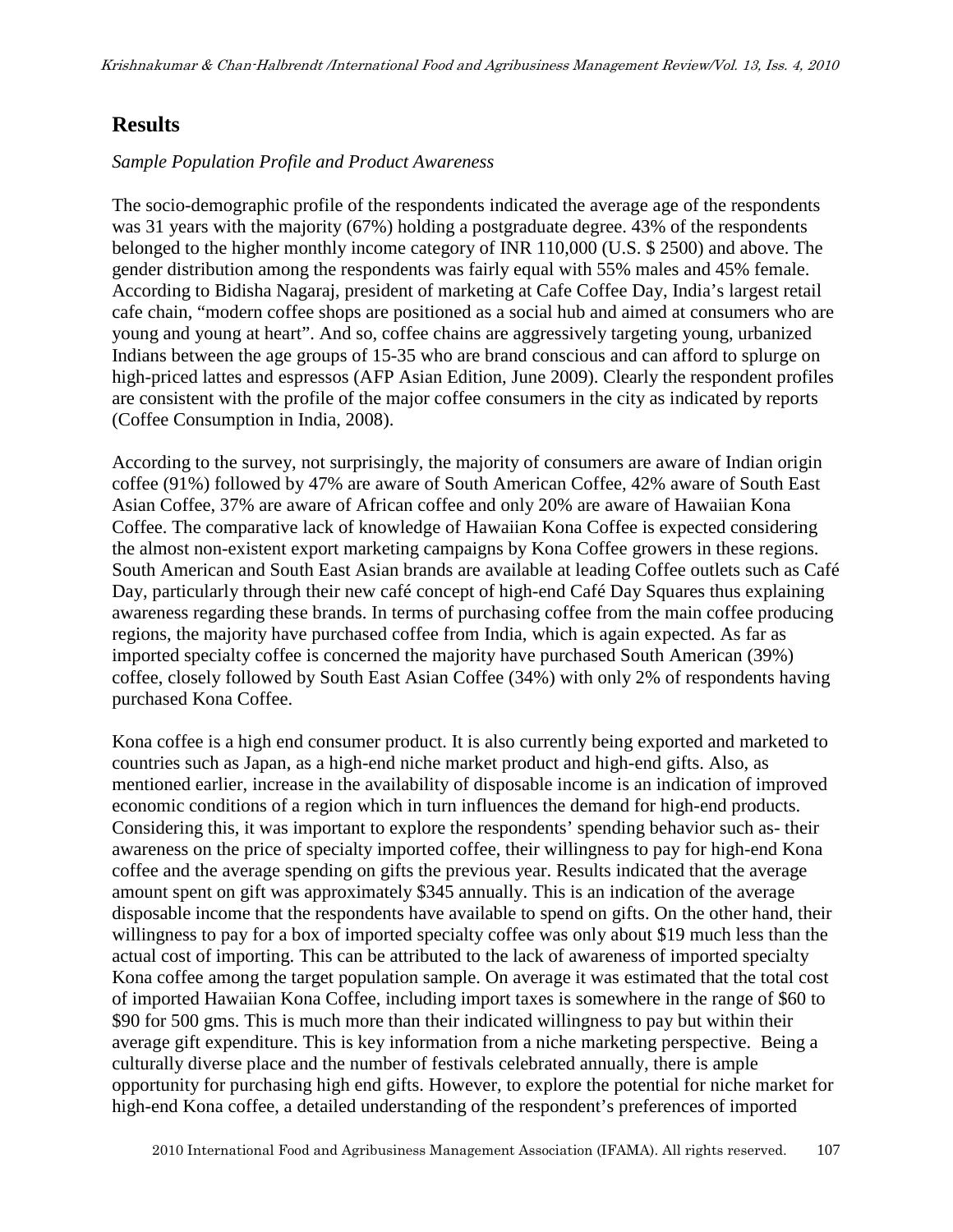specialty Kona coffee, their willingness to pay as well as their product attribute preferences and knowledge is needed. Conjoint Choice Experiments (CCE) with Latent Class Analysis (LCA) was used to gather these information and the results are discussed in the following section.

### **Latent Class Analysis: Results**

Table 3 shows the results of the latent class analysis with the estimated parameters, the nature of the relationship between the dependent and independent variables and their significance levels for each class. The model is specified as probability of choosing a particular product profile as a function of coffee attributes with different attribute levels. Three class models was the best fit for the data set based on the BIC criterion (lowest BIC value).

|                             | Class1             | z-value | Class <sub>2</sub> | z-value | Class <sub>3</sub> | z-value |
|-----------------------------|--------------------|---------|--------------------|---------|--------------------|---------|
| <b>Class Size</b>           | 60%                |         | 25%                |         | 15%                |         |
| <b>Attributes</b>           |                    |         |                    |         |                    |         |
| Price/500gms                | $-0.66**$          | $-4.37$ | $-0.68*$           | $-2.07$ | $-0.09$            | $-0.12$ |
| <b>Grind Preference</b>     |                    |         |                    |         |                    |         |
| Fine Ground                 | $0.11*$            | 1.95    | 0.10               | 0.95    | 0.24               | 0.77    |
| Ground Regular              | $-0.07$            | $-1.34$ | $0.28*$            | 2.58    | $-0.02$            | $-0.08$ |
| <b>Whole Bean</b>           | $-0.03$            | $-0.58$ | $-0.39**$          | $-3.19$ | $-0.21$            | $-0.67$ |
| <b>Taste</b>                |                    |         |                    |         |                    |         |
| Light                       | $-0.34**$          | $-4.76$ | $0.68**$           | 4.97    | $-3.18**$          | $-5.35$ |
| Medium                      | 0.04               | 0.69    | $0.45**$           | 4.45    | 0.36               | 1.32    |
| Strong                      | $0.30**$           | 3.82    | $-1.13**$          | $-6.41$ | $2.82**$           | 5.59    |
| Origin                      |                    |         |                    |         |                    |         |
| Africa                      | $-0.31**$          | $-4.35$ | $-0.15$            | $-1.04$ | 0.31               | 0.67    |
| Kona                        | $0.19*$            | 2.83    | 0.14               | 1.05    | 0.02               | 0.05    |
| South America               | $-0.03$            | $-0.44$ | 0.04               | 0.32    | $-0.00$            | $-0.01$ |
| South East Asia             | $0.14*$            | 2.07    | $-0.03$            | $-0.23$ | $-0.33$            | $-0.83$ |
| <b>Intercept</b>            | Class <sub>1</sub> | z-value | Class <sub>2</sub> | z-value | Class3             | z-value |
| * $p < 1$ and ** $p < 0.05$ | 0.74               | 5.21    | $-0.12$            | $-0.66$ | $-0.62$            | $-3.65$ |

**Table 3.** Results of the Latent Class Analysis with the Estimated Parameters by z-values

Class 1 respondents prefer to buy coffee from Kona and South East Asia that are strong tasting and fine ground and not African. The price parameter is negative such that their demand decreases as price increases. These signs are expected and significant at the <0.05 level. Class 2 respondents prefer coffee that is ground regular, not whole bean and more light than medium in taste, but not strong. Their demand decreases as price increases. Place of origin is not important. Again, the signs are expected and they are all significant at the <0.05 level. Of particular interest, price has the expected significant negative correlation in this class. For Class 3, only taste is statistically significant with a preference for strong coffee and respondents do not like light coffee at all. These parameters are all significant at the <0.05 level. The majority of the respondents, 60%, belong to Class 1, followed by Class 2 (25%) and Class 3 (15%) (See Table 3).

An important aspect that also needs to be considered is the relative importance and magnitude of each attribute by class places on the key attributes. This is important from a marketing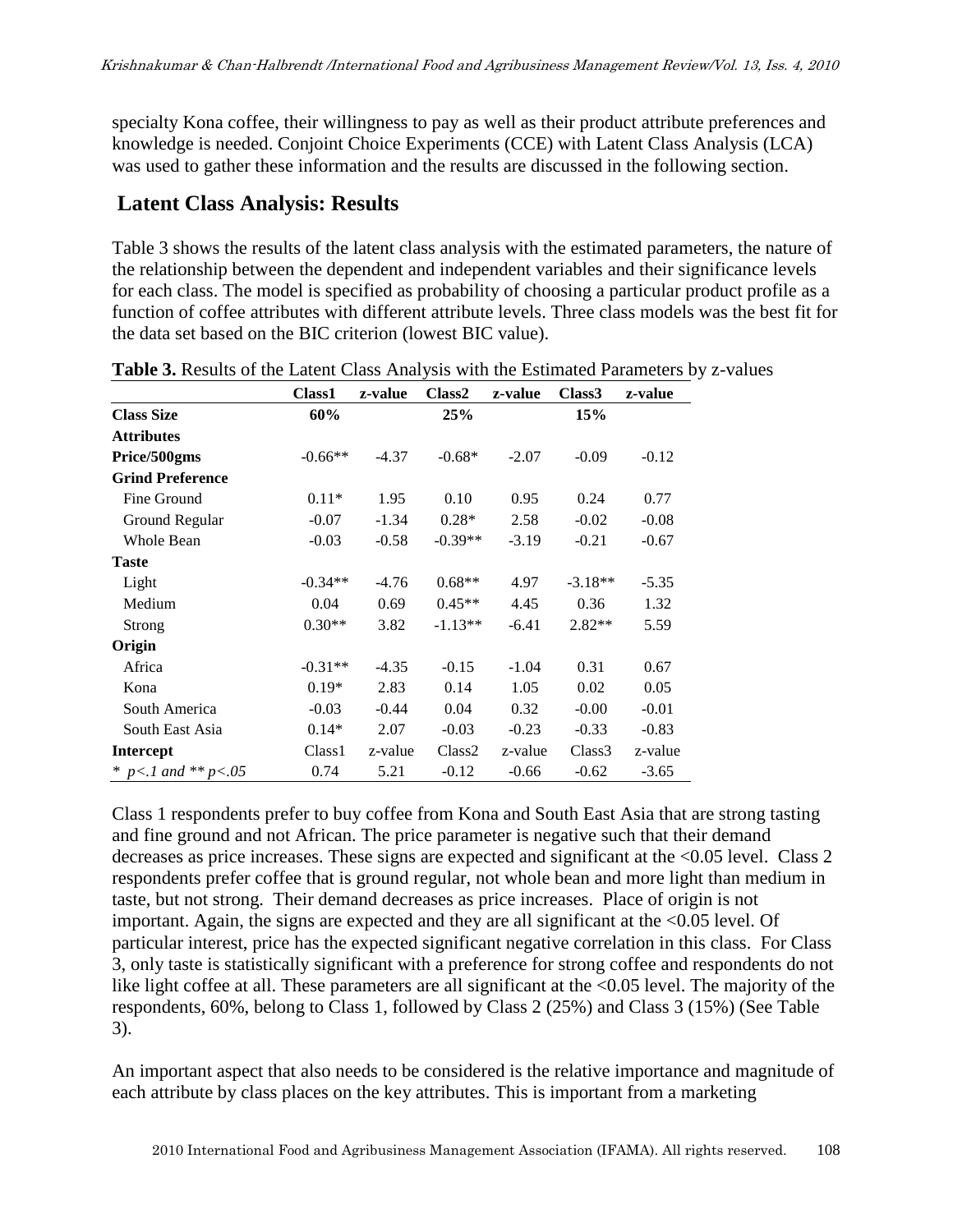perspective as the product can be made available to the consumers incorporating and highlighting the most preferred attribute, thereby leading to customer satisfaction. The results indicate (Table 4) that Class 1, to which the majority of the respondents belong, consider taste as the most important factor, followed by place of origin, then price and finally grind. Class 2 also considers taste as the most important factor, followed by grind, then price and finally place of origin. Class 3 considers taste as the most important factor, followed by place of origin, grind preference and price is least important to them**.** 

| <b>Relative Importance</b> | <b>Class 1</b> | Class 2 | Class 3 |  |
|----------------------------|----------------|---------|---------|--|
| Price/500gms               | 25%            | 14%     | 1%      |  |
| <b>Grind Preference</b>    | 9%             | 20%     | 6%      |  |
| Taste                      | 37%            | 56%     | 84%     |  |
| Origin                     | 29%            | 10%     | 9%      |  |

**Table 4.** Relative Importance of Attributes by Three Classes of Respondents

As mentioned earlier a latent class approach is a more appropriate estimation tool when dealing with people of generally heterogeneous backgrounds such as different income levels, gender and other socio-demographic variables. The Latent Class approach helps not only in identifying niche groups with their specific product preferences within the sample population but also identify the type of population on the basis of their socio-economic characteristics. In the case of this study, the respondents were fairly homogenous in terms of socio-demographic variables such as age, education, income and employment as these groups were specifically targeted for the study. As a result, none of the socio-demographic variables showed significance in the latent class analysis and, therefore, differences among consumers based on socio-demographics, for each of three classes, could not be found.

# **Conclusions and Marketing Implications**

The main goal of this study is to enhance the economic viability of small Kona coffee growers' income through exporting to emerging markets such as India. The overall objective of the study was to explore consumer preferences for imported, specialty, high-end Kona coffee in South India. Based on previous studies and local Kona coffee experts, four key product attributes with different levels were chosen to explore consumer preferences for Kona coffee among South Indian respondents. These attributes include—Price, Taste, Grind Preference and Place of Origin. Majority of the respondents (60%) belong to Class 1 and they show a preference for Kona Coffee along with coffee from South East Asia. A significant importance is placed on taste with a preference for strong coffee. In other words there is a preference for dark roasted coffee (for strong taste) as indicated by respondents in both class I and class III. There is also a segment of respondents (class II) who has preference for light than medium roasted coffee. The bottom line is taste is an important factor and marketing strategies that target consumers with different tastes is suggested. Results also indicate specific ground preferences for coffee, mainly fine ground and regular ground but not whole beans. Therefore, it is imperative to launch the product, highlighting these preferences.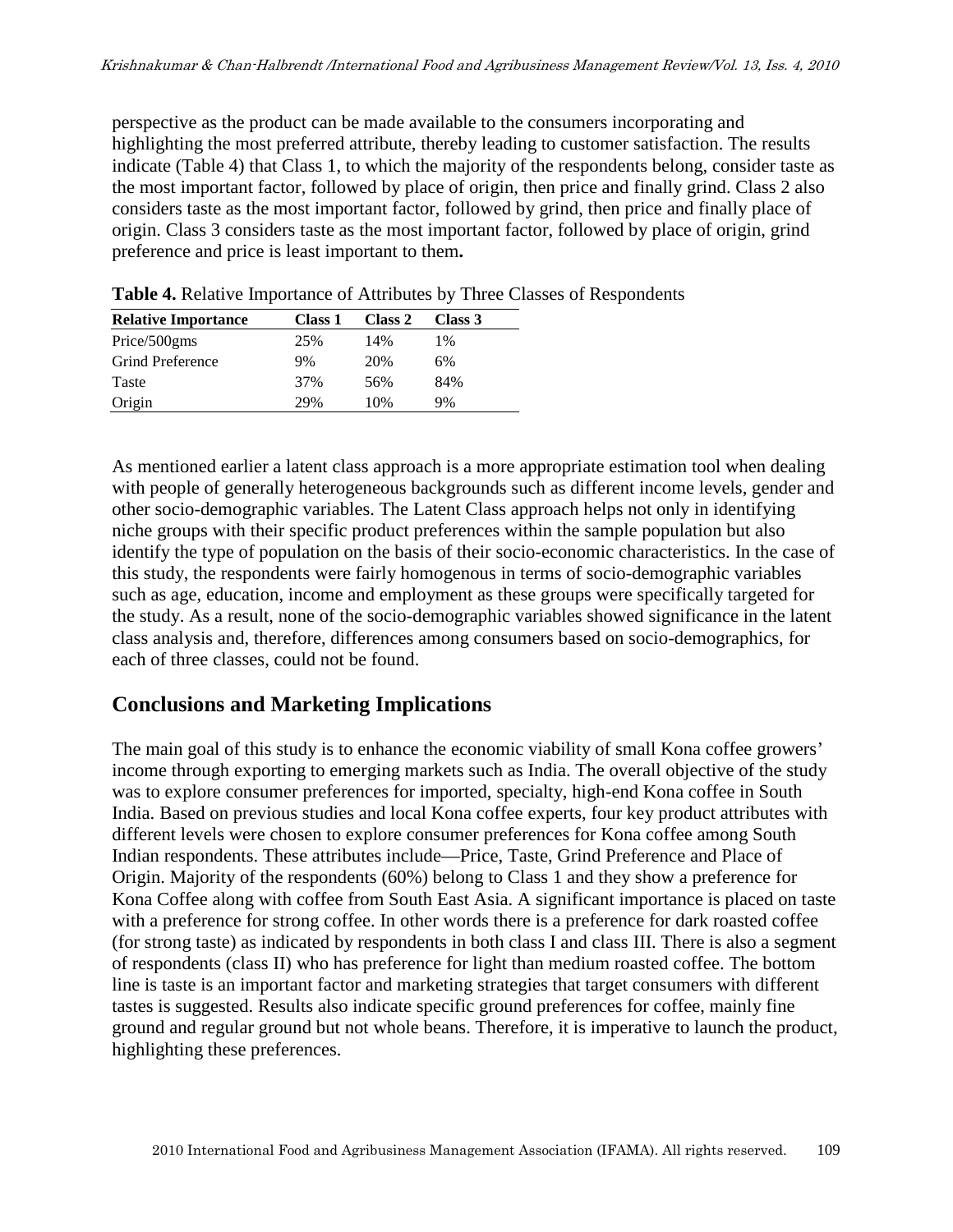The relative importance of price is not as high as taste but the result indicates it as a negatively significant attribute which means that the willingness to buy decreases with increasing price. This information is valuable from a marketing perspective and it can be inferred that India offers an export market potential for Kona coffee, provided it is offered at competitive prices. Besides Kona coffee, there is also a preference for coffee from South East Asia among majority of respondents. Currently the biggest coffee imports to India are from South East Asia, primarily Indonesia with approximately 15,000 million tons imported in 2007-2008. This coffee is readily available with greater market visibility and at cheaper prices. The cost is almost three times less than coffee from USA (Coffee Consumption in India, 2008). Also, recent reports state that competition, notably from Vietnam is likely to rise in the wake of the recently signed Free Trade Agreement (FTA) between India and the Association of South East Asian Nations (ASEAN) (August $13<sup>th</sup>$  2008, Indian Express News Report). This means that in order to increase demand for Kona coffee in India, it must be competitive compared to South-East Asian coffee in terms of taste and price.

As discussed in a study on Instant coffee in Taiwan, the price needs to remain flexible until the consumers' perception regarding the product matches with the suggested price (Shih et al. 2008), which may be possible only through rigorous marketing campaigns. There is also the danger of a very high price obscuring the true quality of the product and its purchasability (Wall et al. 1991) and therefore appropriate pricing is something that needs to be strongly considered. Under the circumstances, one possibility is to use high quality Kona coffee blends (more than the current 10% Kona coffee blends available in the U.S. markets) with the preferred taste and grind preferences, offered at competitive prices. However, the acceptability of this arrangement by Kona farmers needs to be explored. According to the Hawaii State Legislature, "existing labeling requirements for Kona coffee causes consumer fraud and confusion and degrades the 'Kona coffee' name" (Senate Concurrent Resolution No. 102, 2007). In fact, a recent study on the economic impact of blending shows that while the Kona farmers received an estimated \$1.4 million from the sale of "prime grade" Kona coffee to the blenders, the blenders made a profit of \$14.4 million through the sale of coffee containing only 10% Kona Coffee. This is because the buyers are "deceived" by the "Kona Coffee" label. This also in turn impacts the consumers' willingness to pay a premium price for 100% Kona coffee which lowers as it is not well differentiated from the non-specialty coffee (Feldman, 2010; Aaker and Killer 1990). In fact, the Hawaii coffee growers association is demanding the State to protect the economic interest of its coffee farmers by protecting the "Kona Coffee" brand (Feldman, 2010). Also, it is important that exporters be aware of import regulations and shipping options in India. Currently there is a 100% import tax on coffee, which will create additional costs to selling the product in India, further driving up its price. Under the circumstances, competing with South Asian coffees in terms of price can be challenging. Therefore, unless alternative marketing approaches are considered, pure Kona coffee will remain a high-end specialty product and not price competitive with lower quality South East Asian coffee.

An alternative approach for marketing 100% Kona coffee could be through creating niche markets for Kona Coffee as exclusive high-end gifts. This study's survey indicated that on an average the respondents spent U.S. \$354 on gifts in 2008. This basically gives an indication of the average disposable income that the respondents are willing to spend on gifts. The study results also indicated that there is a section of the population (about 15%) who are indifferent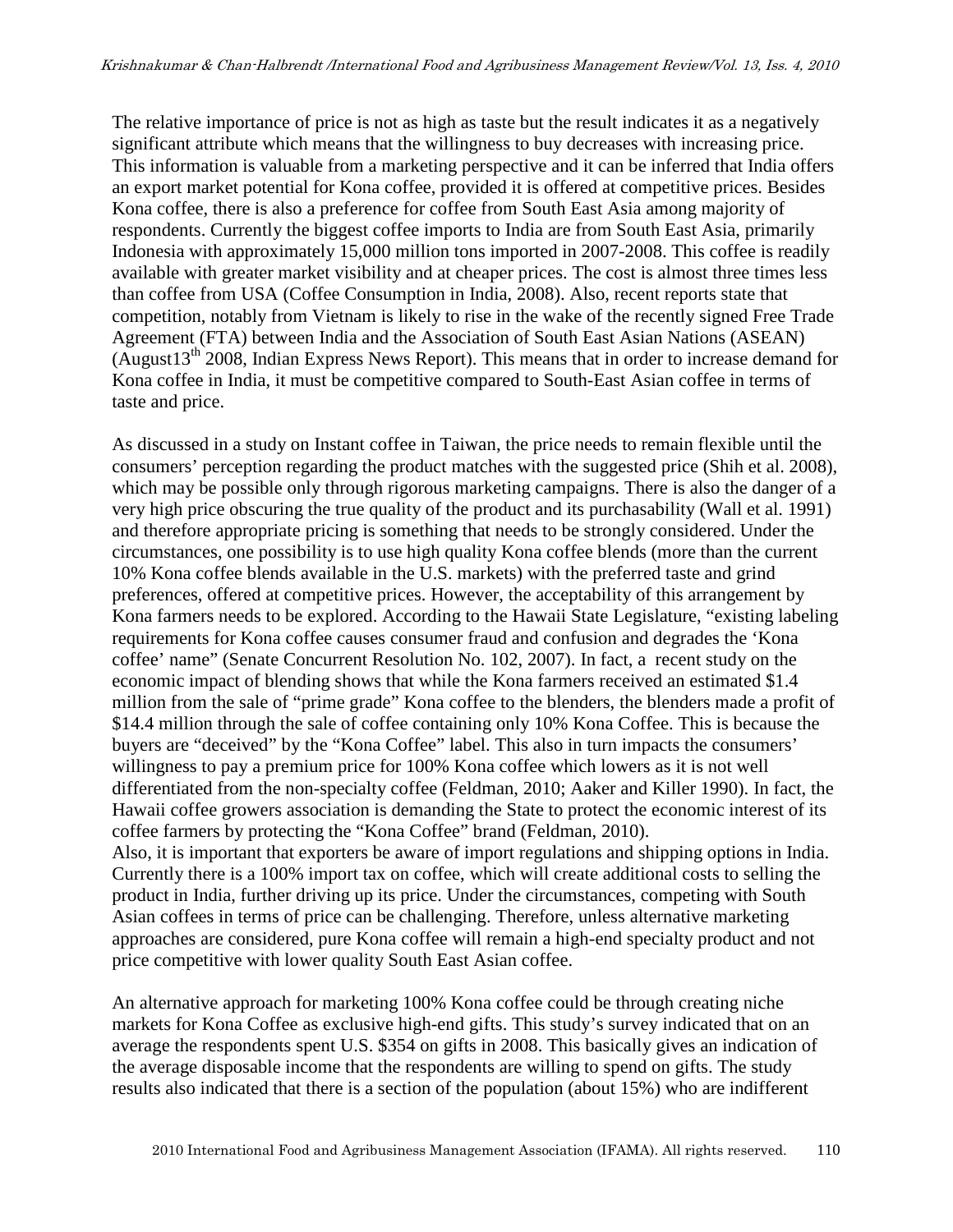about prices. Their choice is purely driven by taste, preferably strong taste. This offers an opportunity to tap into this niche market segment for 100% pure Kona coffee. With the rate at which the coffee industry is expanding in India and the change in the coffee consumption trends along with a rich and expanding middle class, this region cannot be disregarded as a potential market for Kona. Marketing of Kona Coffee as exclusive high-end gifts might offer some opportunities for Kona Coffee to enter into the Indian markets. Culturally, with the number of festivals celebrated in India, gift giving is an important aspect of any festival or other family events such as marriages and anniversaries. The advantage of selling it as gifts is the exemption from import taxes, which can bring down the cost as well. In this context, it is also important to note that cultural preferences must be considered for packaging in terms of color and pattern. For instance, culturally, certain colors are considered auspicious for occasions such as festivals and family functions. But colors such as black or white are not and these cultural nuances must be taken into account for gifting option.

Recent reports also indicate large expansions by some of the biggest café chains in India such as Cafe Coffee Day. Café Coffee Day with its recent concept of Café Coffee Day Square is offering many international brands on its menu, although at present Kona coffee is not one among them. Besides Café Coffee Day, there are also increasing expansions by other competitors. According to Mr. Vishal Kapoor, head of marketing and product development at Barista, a Netherlands based company with a large number of café chains in India, "the sector shows no signs of saturation or slowing demand" (AFP Asian Edition, 2009). Also, five star hotels such as the Taj group of hotels is already featuring high priced Kona coffee in their menu. But, according to Mr. Vinod Pandey, the Food and Beverage Manager of Taj West End in Bangalore, awareness on Kona coffee is very minimal and hence not frequently in demand in their cafes or restaurants. According to Mr. Pandey, the product should be made more visible with more emphasis placed on its uniqueness, limited production and high quality.

Under the above mentioned circumstances, it becomes imperative that measures be taken to assist local Kona farmers in creating business linkages with the Indian market. More visibility for Kona coffee is also essential to improve awareness among coffee consumers. Steps must be taken to launch the product in the Indian market through possible collaborations with café chains like Café Day. The majority of the population that frequents these cafes is high-income, highly educated professionals with an average age of 31 years. Marketing campaigns must cater to this population for both blended and 100% pure Kona coffee. Partnering with high-end restaurants and five-star hotels such as the Taj Hotel is also recommended. Keeping in mind the limited production and exclusivity of Kona coffee, efforts need to be made to launch and market it as a specialty, high-end product. Results clearly indicate that taste is a very important attribute and opportunities need to be created for South Indian consumers to experience the taste of Kona coffee.

Furthermore, policy level and other support must be provided to local Kona coffee growers in order to expand their export market and bring in the much-needed revenue to both the farmers and the State of Hawai'i. To begin with, support should be extended to the local coffee farmers to protect the Hawaiian grown identity as well as the "100% Kona Coffee" trade mark. The well functioning Kona Coffee Cooperative in Hawaii, in collaboration with the Department of Agriculture and with the support of the University of Hawaii's extension services have a key role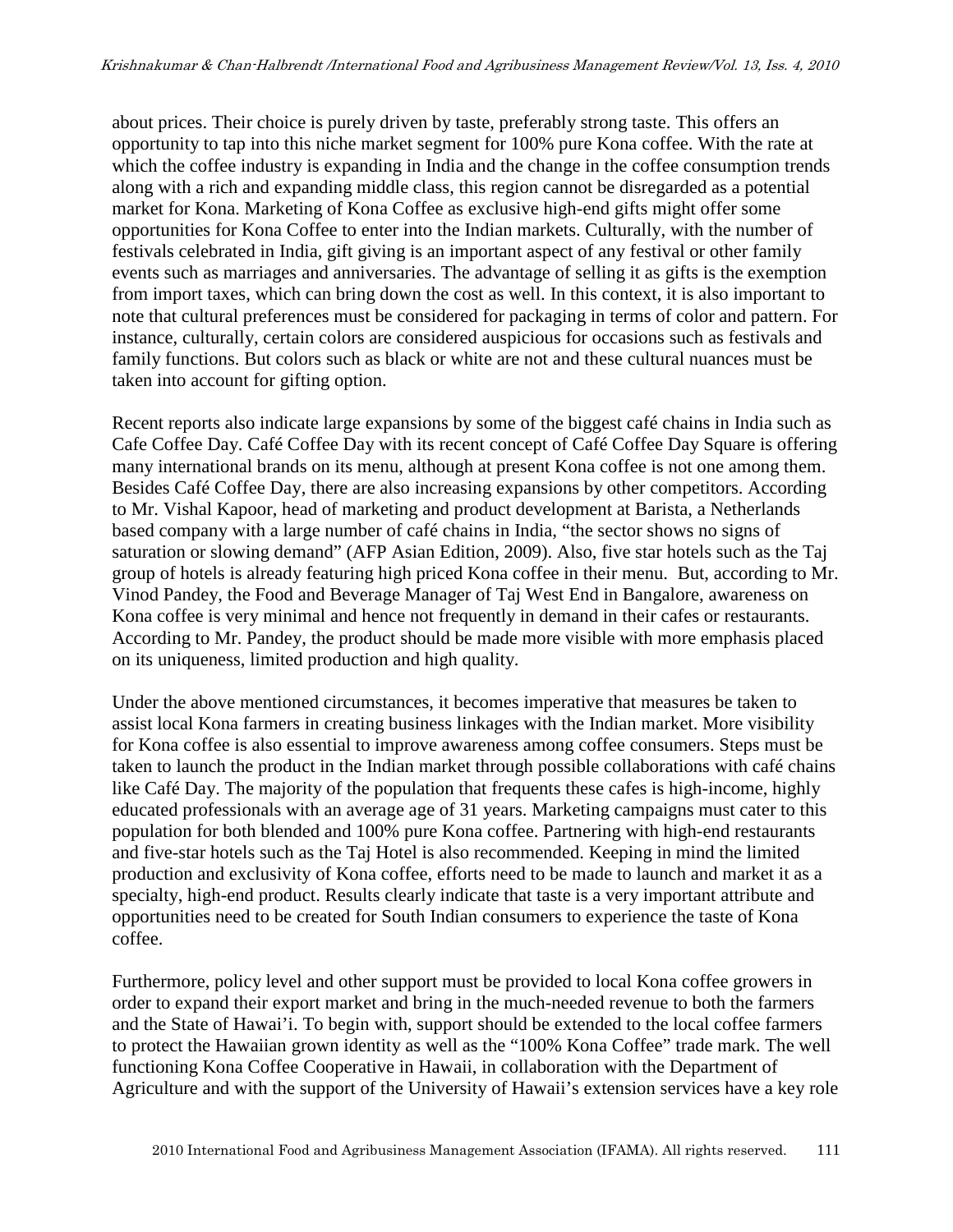in assisting farmers to establish business linkages with potential markets in Bangalore and South India. Representation of Kona coffee growers at the Indian International Coffee Festival, 2009 can be considered an important initial step towards establishing these linkages. Educating farmers on maintaining the high quality of Kona coffee by making appropriate farming, harvesting and packaging decisions, disseminating useful information on potential export markets such as India and the associated rules and regulations is important. And last but not the least providing assistance to launch the product in emerging markets such as India and expanding awareness on the product among potential consumers and buyers are some of the strategic steps to be undertaken. Increasing the visibility of the product, the value of its trademark and significance of the place of origin are all key aspects that need to be seriously considered.

The reputation of the quality of a country's product varies based on the product type and consumers are more willing to buy the product from the country perceived to have a good reputation for a specific product. Therefore the key is to initiate efforts to increase the visibility of specialty 100% pure Kona coffee and educate consumers on the significance of its quality, exclusivity, aroma and taste, thereby strengthening the "fit between the product category and country image" (Ahmed et al. 2004; Roth and Romea 1992). Increased familiarity, along with promoting the reputation, prestige and favorable image Kona coffee represents in the international market, will increase the chances of a successful market entry and also increase the willingness to pay. Overall, an emphasis should be placed on strengthening the brand image of the product in South India. Clearly there is niche market potential for Kona coffee in South India, and rigorous marketing campaigns along with establishing strategic alliances with the host country businesses are the key to potential import success for Kona Coffee as a high-end specialty product.

# **Acknowledgements**

The authors wish to thank Mr. Ken Love, President, Hawaii Tropical Fruit Growers and former treasurer and board member of the Kona Pacific Farmers Cooperative, Ms. Jacqueline Halbrendt, Graduate Student, Horticulture, University of Puerto Rico, Mayagüez Campus and Ms. Gwendalyn K. Sisior, Graduate Student, NREM, University of Hawaii at Manoa for their help and support in data collection and data input for this study. This study was possible through funding by USDA-Emerging Markets Grant, and Department of Natural Resources and Environmental Management, University of Hawaii at Manoa.

# **References**

- Aaker, D.P.A. and K.L. Keller. 1990. Consumer Evaluations of Brand Extensions, *Journal of Marketing,* 54(1): 27-41.
- AFP Asian Edition. June 2009, Retail chains leave India's coffee houses in peril(accessed December 2009) http://www.thefreelibrary.com/
- Ahmed, Z. U., J. P.Johnson, X.Yang, and K. F.Chen. 2004. Does Country of Origin Matter for Low-Involvement Products? *International Marketing Review*. 21:102.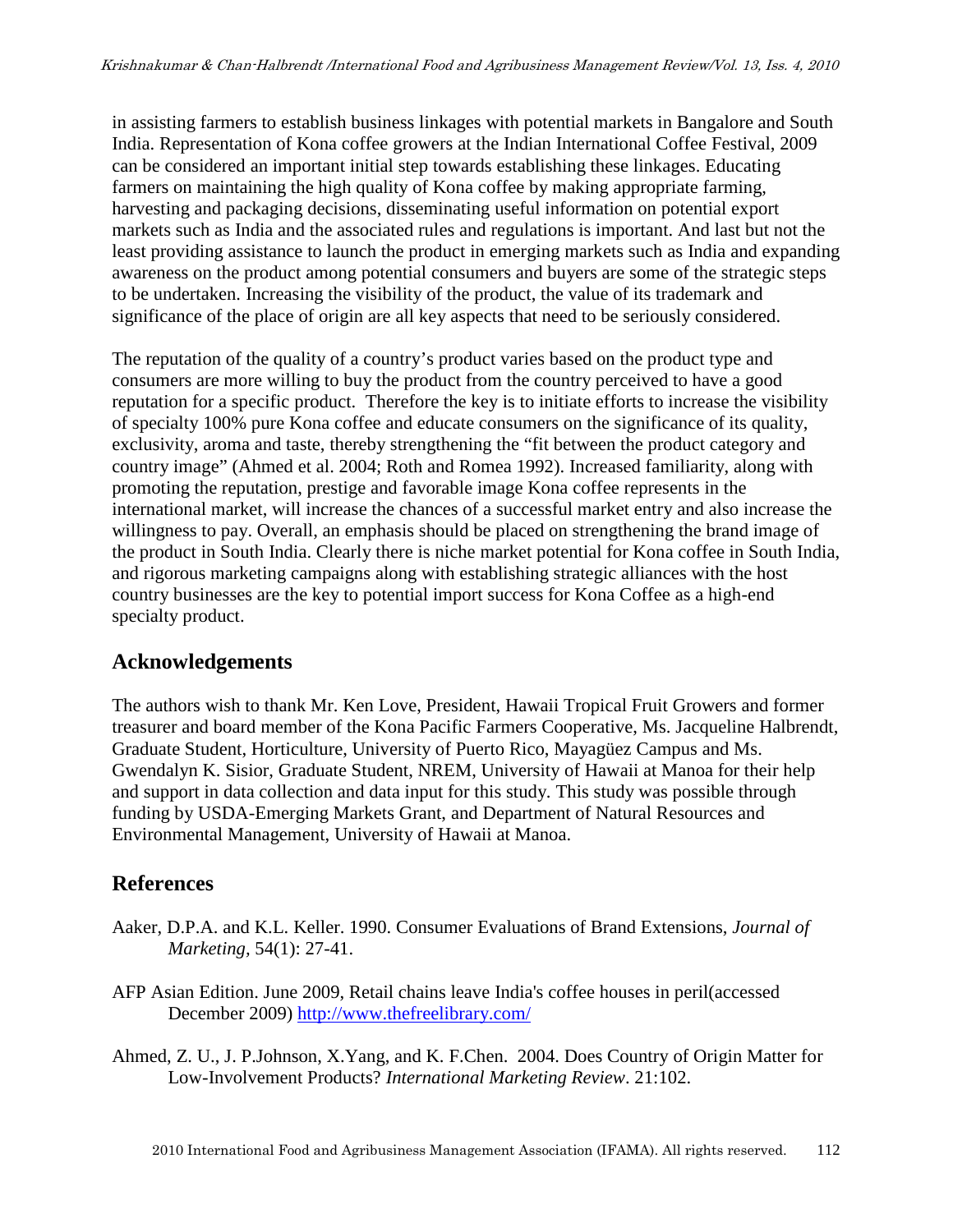- Bhardwaj, P. 2006. India develops a taste for coffee (accessed December 2008) http://www.atimes.com/atimes/South\_Asia/HE12Df04.html
- Business Line Report. 2009. Arabica coffee imports likely in next 7-8 years. The Hindu (accessed December 2009). http://www.thehindubusinessline.com/2009/08/14/stories/2009081450871600.htm
- Cattin, P. and D.R.Wittink. 1982. Commercial Use of Conjoint Analysis. *Journal of Marketing* 46(Summer):44-53.
- Cohen, S.H. 1997. "Perfect Union: CBCA Marries the Best of Conjoint and Discrete Choice Models," *Marketing Research* 9(1):12-17.
- Chan-Halbrendt, C., F.Yang, L.Thomas, and A. Pant. 2007. Analysis of Farming Household's Preferences on Invasive Species Management: The Case of Miconia. *International Food and Agribusiness Management Review*. 10(2):117-140.
- Chran,K. and B. Orme. 2000. An Overview and Comparison of Design Strategies for Choice-Based Conjoint Analysis, Research Paper Series, Sawtooth Software, Inc (accessed on June 2010). http://www.sawtoothsoftware.com/download/techpap/desgncbc.pdf
- Chung, K.K. and Y.C.Jay.1997. Brand popularity, country image and market share. *Journal of International Business Studies* 28: 361-86.
- Coffee Consumption in India on the Rise. 2005. Tea &Coffee Trade Journal, Coffee Board of India.[accessed December 2008] http://www.allbusiness.com/manufacturing/foodmanufacturing-food-coffee-tea/408540-1.html
- Coffee Consumption in India. 2008. *Economic & Market Intelligence Unit*, Coffee Board, Bangalore. Coffee Board of India Publication, No. 1 Ambedkar Veedhi, Bangalore-560001. INDIA http://www.indiacoffee.org/publications/consumption2008.html
- Cranfield, J., S. Hensen, J. Northey and O. Masakure. 2010. An Assessment of Consumer Preference for Fair Trade Coffee in Toronto and Vancouver. *Agribusiness,* 26(2): 307- 325.
- Cristovam, E., C. Russell, A. Paterson, and E. Reid. 2000. Gender Preference in Hedonic Rations for Espresso and Espresso-milk Coffees. *Food Quality and Preference* 11(6):437-444.
- DeSarbo, W.S., V. Ramaswamy, and S.H. Cohen. 1995. "Market Segmentation with Choice-Based Conjoint Analysis," *Marketing Letters* 6(2): 137-148.
- Elrod, T., J.J. Louviere and K.S. Davey. 1992. "An Empirical Comparison of Rating-Based and Choice-Based Conjoint Models," *Journal of Marketing Research*, 29(3), 368-377.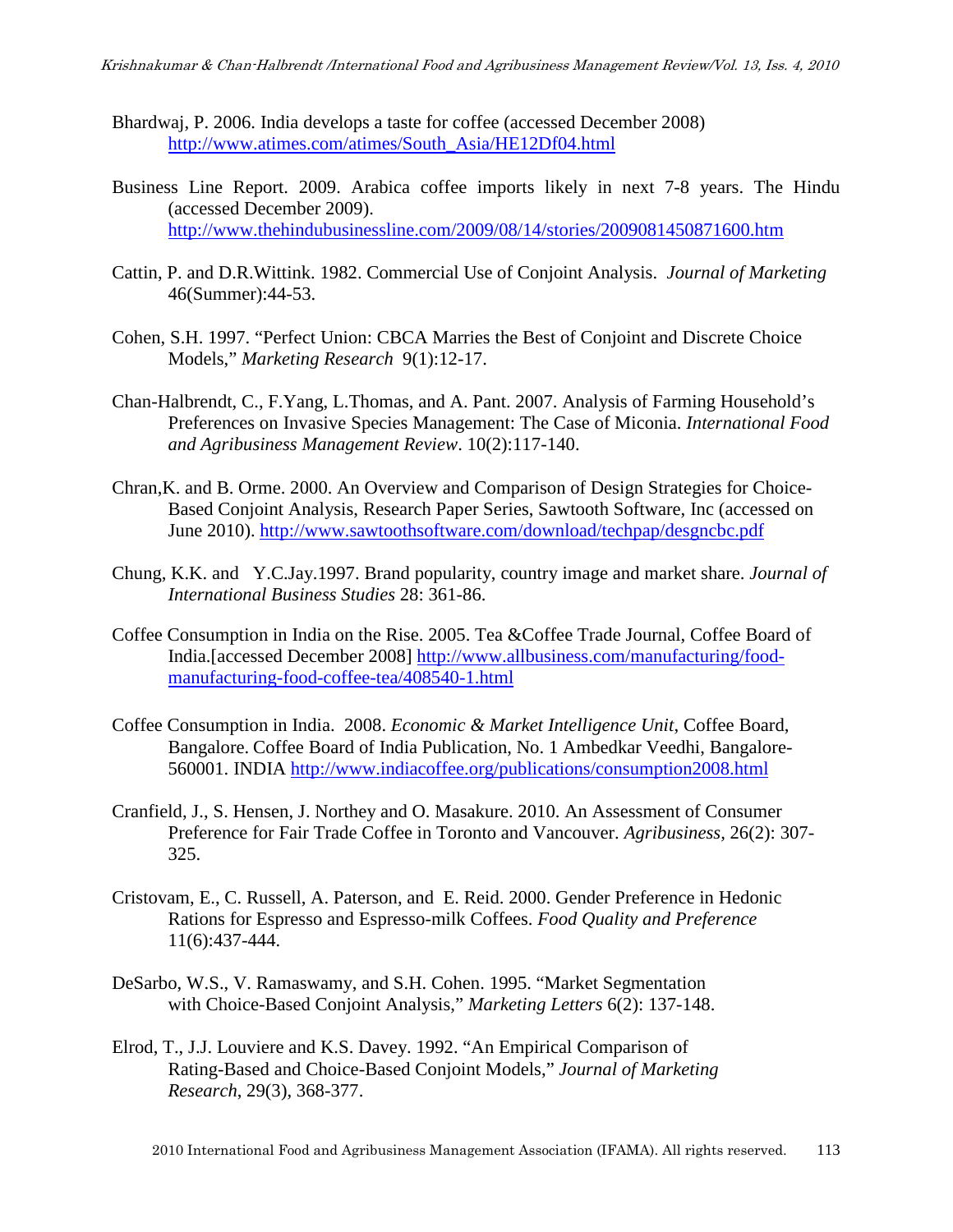- Feldman, M.2010. Kona coffee blends take profits from growers, Resource Decisions. http://konacoffeefarmers.org/Economic%20Efforts%20of%20Blending%20Kona.pdf
- Fleming, K., and S. Nakamoto. 2003. "Kona Coffee for the Japanese Market," Western Profiles of Innovative Agricultural Marketing: Examples from Direct Farm Marketing and Agri-Tourism Enterprises. Western Extension Marketing Committee.
- FTA with ASEAN, August 13<sup>th</sup>. 2008. Indian Express News Report, (accessed November 2009). http://www.indianexpress.com/news/fta-with-asean/501716/
- Greene, W.H. and D.A. Hensher. 2003. A latent class model for discrete choice analysis: contracts with mixed logit. *Transportation Research Part B: Methodological* 37(8): 681- 698.
- Green, P.E. and V. R. Rao. 1971. Conjoint Measurement for Quantifying Judgmental Data. *Journal of Marketing Research,* 8: 355-63.
- Green, P.E. and Y. Wind. 1975. New Ways to Measure Consumers' Judgments. *Harvard Business Review*: 89-108.
- Green, P. E. and V.Srinivasan. 1978. Conjoint Analysis in Consumer Research: Issues and Outlook. *Journal of Consumer Research* 5:103-123.
- Haaijer, M., 1999. Modeling conjoint choice experiments with the probit model. Ph.D. Thesis, University of Groningen, Labyrint Publications, The Netherlands [accessed June 2010]. http://dissertations.ub.rug.nl/faculties/eco/1999/m.e.haaijer/?pLanguage=en
- Halbrendt, C., C. Gempesaw II, J. R. Bacon and L. Sterling. 1991. Public Perception of Food Safety in Animal-Food Products. *Journal of Agribusiness.* 9(1):85-96.
- Hanley, N., S. Mourato, and R.E. Wright. 2001. Choice Modelling Approaches: A Superior Alternative for Environmental Valuation? *Journal of Economic Surveys* 15(3): 435-462.
- Hawaii Department of Agriculture, 2009. "Report on Hawaii-Grown Coffee Labeling & Inspection and Economic Impact of Potential Changes to Minimum Content Requirements", (accessed October 2010). http://hawaii.gov/hdoa/meetings\_reports/legislativereports/2009legreports/Coffee%20Report.PDF
- Heidema, J. and S.de Jong. 1998. Consumer Preferences of Coffees in Relation to Sensory Parameters as Studied by Analysis of Covariance. *Food Quality and Preference* 9(3):115- 118.
- Hauser, R.J., and V. Rao. 2004. Conjoint Analysis, Related Modeling and Applications. *Market Research and Modeling: Progress and Prospects, A Tribute to Paul E. Green.* Eds.Yoram j. Wind and Paul E. Green, Kluwer Academic Publishers, Massachusetts.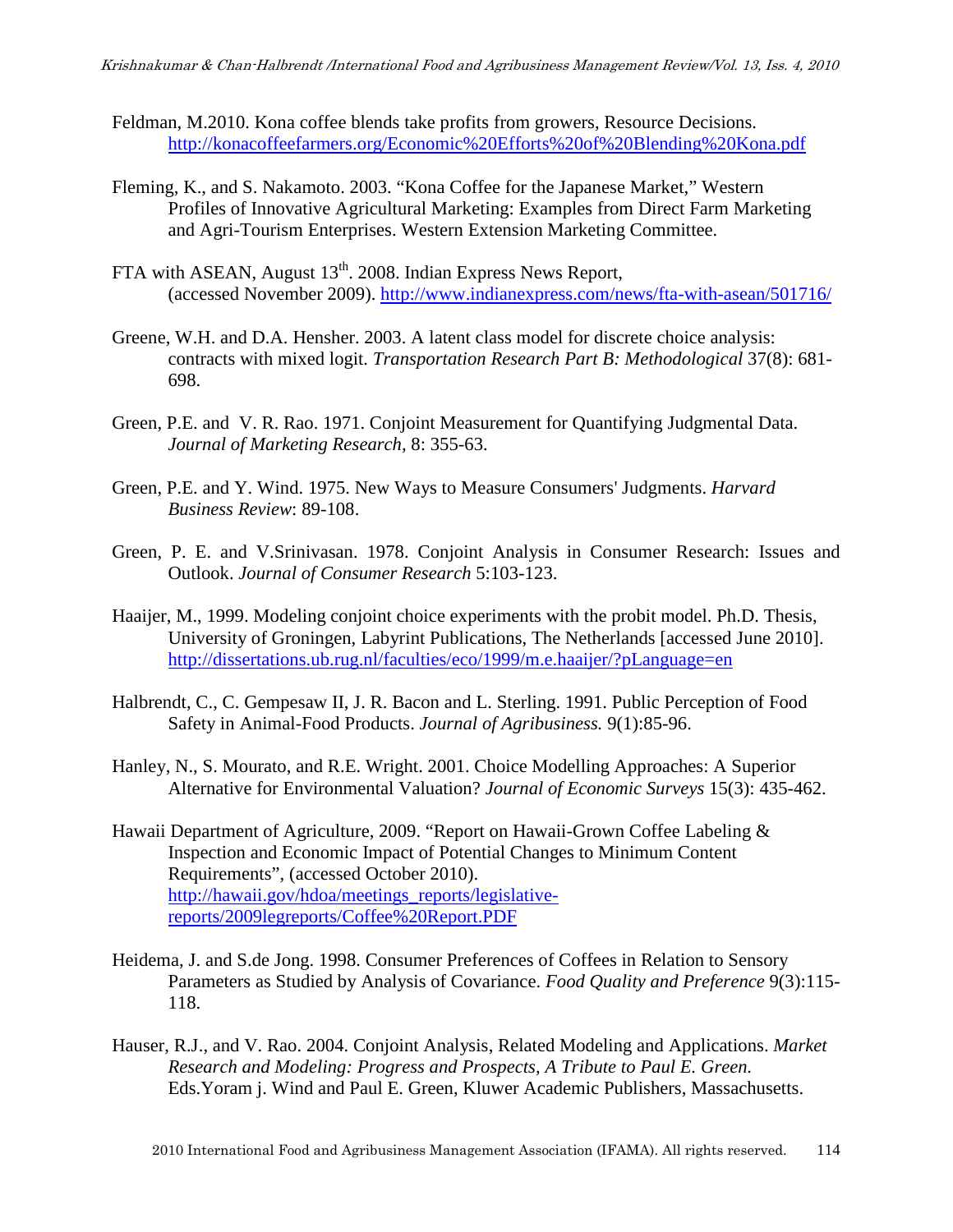- India-US Trade, Embassy of India,Washington DC. 2008. (accessed December 2009) Available from http://indianembassy.org/newsite/indoustrade1.asp; (accessed May 2010).
- Instant Hawaii. (accessed December 2008). http://www.instanthawaii.com/cgibin/hawaii?Plants.coffee.
- Johnson, R. M. 1974. Trade-off Analysis of Consumer Values, *Journal of Marketing Research,* 11: 121-7.
- Johnson, R. and B.Orme.2003. Getting the most from CBC. Sawtooth Software Research Paper Series. (accessed January 2010). http://www.sawtoothsoftware.com/education/techpap.shtml.
- Louviere, Jordan J. and G.Woodworth. 1983. "Design and Analysis of Simulated Consumer Choice or Allocation Experiments: An Approach Based on Aggregate Data," *Journal of Marketing Research,* 20 (November): 350-67.
- Louviere, J.J. 1988. "Conjoint Analysis Modeling of Stated Preferences. A Review of Theory, Methods, Recent Developments and External Validity*," Journal of Transport Economics and Policy*, January: 93-119.
- Lu, C., and W. C. Hung. 2000. Young consumers' preference for canned coffee. In Proceedings of *Symposium of Science. Technology and Management* 321-327.
- McFadden, D.S. 1973. Conditional Logit Analysis of Qualitative Choice Behavior, In *Frontiers in Econometrics*, Edited by Zarembka P. Academic Press, New York, NY.
- Milon, J.W., and D. Scrogin. 2006. Latent preferences and valuation of wetland ecosystem restoration. *Ecological Economics* 56(2): 162-175.
- Orme, B. K. 2006. Getting Started with Conjoint Analysis: Strategies for Product Design and Pricing Research, Research Publishers LLC, Madison, U.S.A.
- Pelsmacker, P. D., L.Driesen, and G.Rayp. 2005. Do Consumers Care about Ethics? Willingness to Pay for Fair-Trade Coffee. *The Journal of Consumer Affairs* 39: 363-385.
- Rdahakrishnan,S. and B.D.R. Reddy. 2007. Attitude towards coffee drinking by coffee consumers and non-consumers in India. (accessed April 2008). http://www.indiacoffee.org/newsletter/2007/april/cover-story-1.html.
- Roth, M.S., and J.B.Romea. 1992. Matching product and country image perceptions: a framework for managing country-of-origin effects. *Journal of International Business Studies* 23(3): 477-497.
- Schwarz, G.1978. Estimating the dimension of a model. *Annuals of Statistics* 6:461-464.